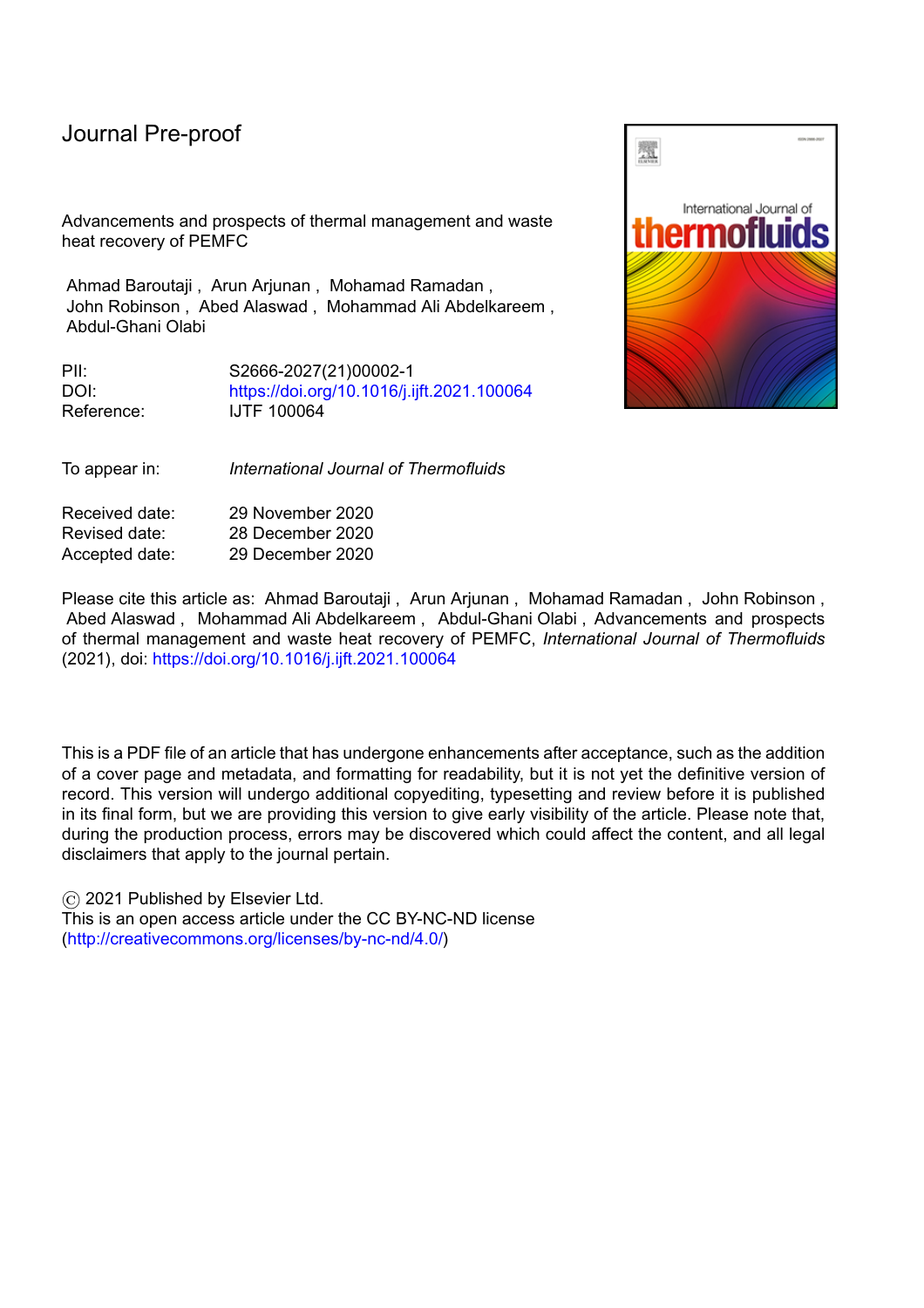#### **Highlights**

The thermal management strategies of PEMFC are reviewed

l

- The waste heat recovery pathways of PEMFC are presented
- The challenges and prospects of the aforementioned areas are discussed

Journal Pierdicot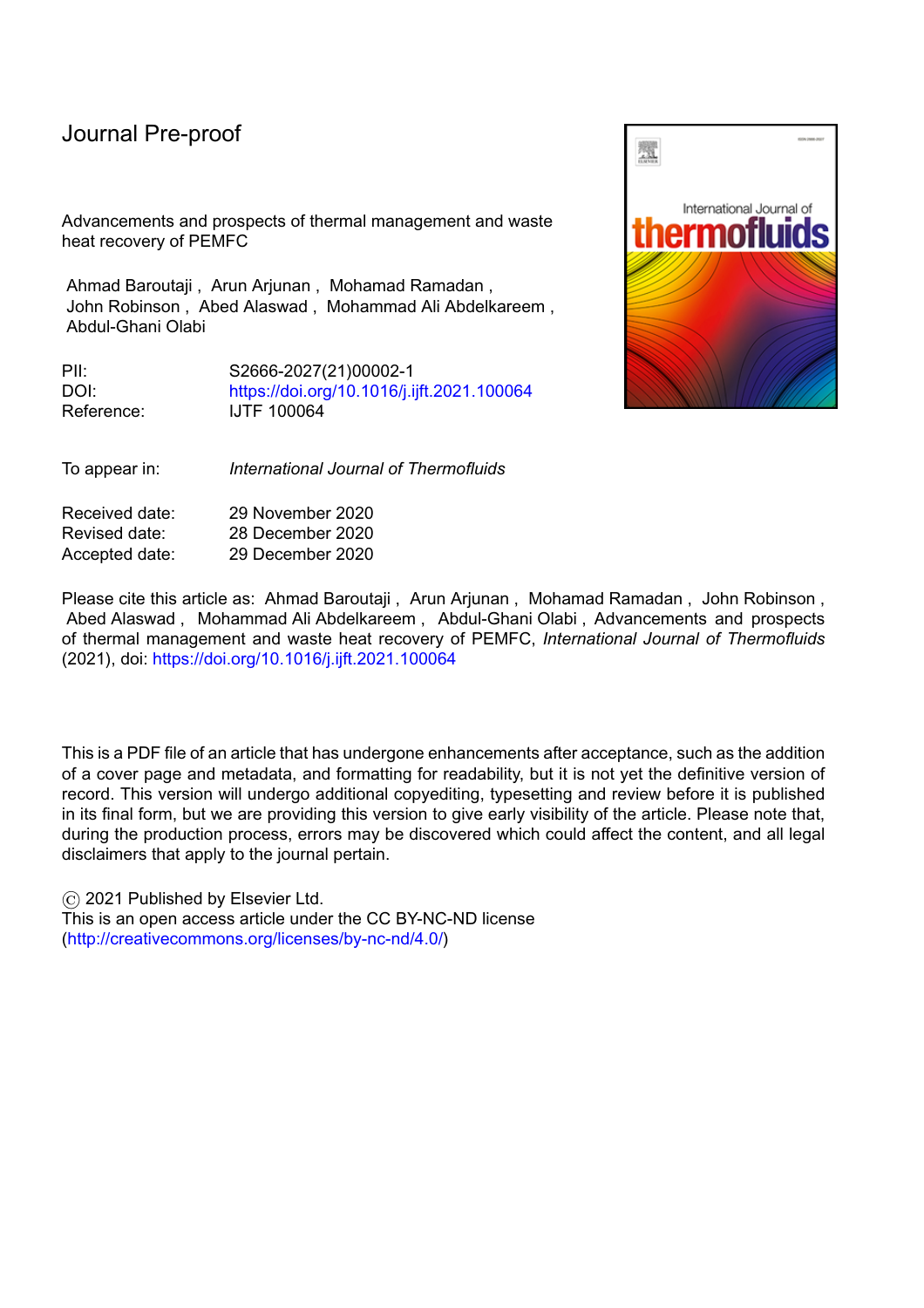# **Advancements and prospects of thermal management and waste heat recovery of PEMFC**

l

Ahmad Baroutaji<sup>1(\*)</sup>, Arun Arjunan<sup>1</sup>, Mohamad Ramadan<sup>2,3</sup>, John Robinson<sup>1</sup>, Abed Alaswad<sup>4</sup>, Mohammad Ali Abdelkareem<sup>5,6</sup>, Abdul-Ghani Olabi<sup>4,5</sup>

*(1)- School of Engineering, Faculty of Science and Engineering, University of Wolverhampton, Telford, United Kingdom, TF2 9NT*

*(2)- International University of Beirut, PO Box 146404, Beirut, Lebanon*

*(3)- Associate Member at FCLAB, CNRS, Univ. Bourgogne Franche-Comte, Belfort Cedex, France*

*(4)- School of Engineering and Applied Science, Aston University, Aston Triangle, Birmingham B4 7ET, UK*

*(5)- Dept. of Sustainable and Renewable Energy Engineering, University of Sharjah, P.O. Box 27272, Sharjah, UAE*

*(6)- Chemical Engineering Department, Minia University, Elminia, Egypt*

#### **Abstract**

Despite that the Proton Exchange Membrane Fuel Cell (PEMFC) is considered to be an efficient power device; around half of the energy produced from the electrochemical reaction is dissipated as heat due to irreversibility of the cathodic reaction, Ohmic resistance, and mass transport overpotentials. Effective heat removal from the PEMFC, via cooling, is very important to maintain the cell/stack at a uniform operating temperature ensuring the durability of the device as excessive operating temperature may dry out the membrane and reduces the surface area of the catalyst hence lowering the performance of the cell. In addition to cooling, capturing the produced heat and repurposing it using one of the Waste Heat Recovery (WHR) technologies is an effective approach to add a great economic value to the PEMFC power system. Global warming, climate change, and the high cost of energy production are the main drivers to improve the energy efficiency of PEMFC using WHR.

This paper presents an overview of the recent progress concerning the cooling strategies and WHR opportunities for PEMFC. The main cooling techniques of PEMFCs are described and evaluated with respect to their advantages and disadvantages. Additionally, the potential pathways for PEMFC-WHR including heating, cooling, and power generation are explored and assessed. Furthermore, the main challenges and the research prospects for the cooling strategies and WHR of PEMFCs are discussed.

**Keywords**: Waste heat recovery, thermal management, cooling, CHP, CCP, PEMFC, Hydrogen

Dr Ahmad Baroutaji

**Corresponding author** 

School of Engineering, University of Wolverhampton, Telford Innovation Campus, Priorslee, Telford, TF2 9NT, UK Tel: +44 (0)1902 322981; fax: +44 (0)1902 323843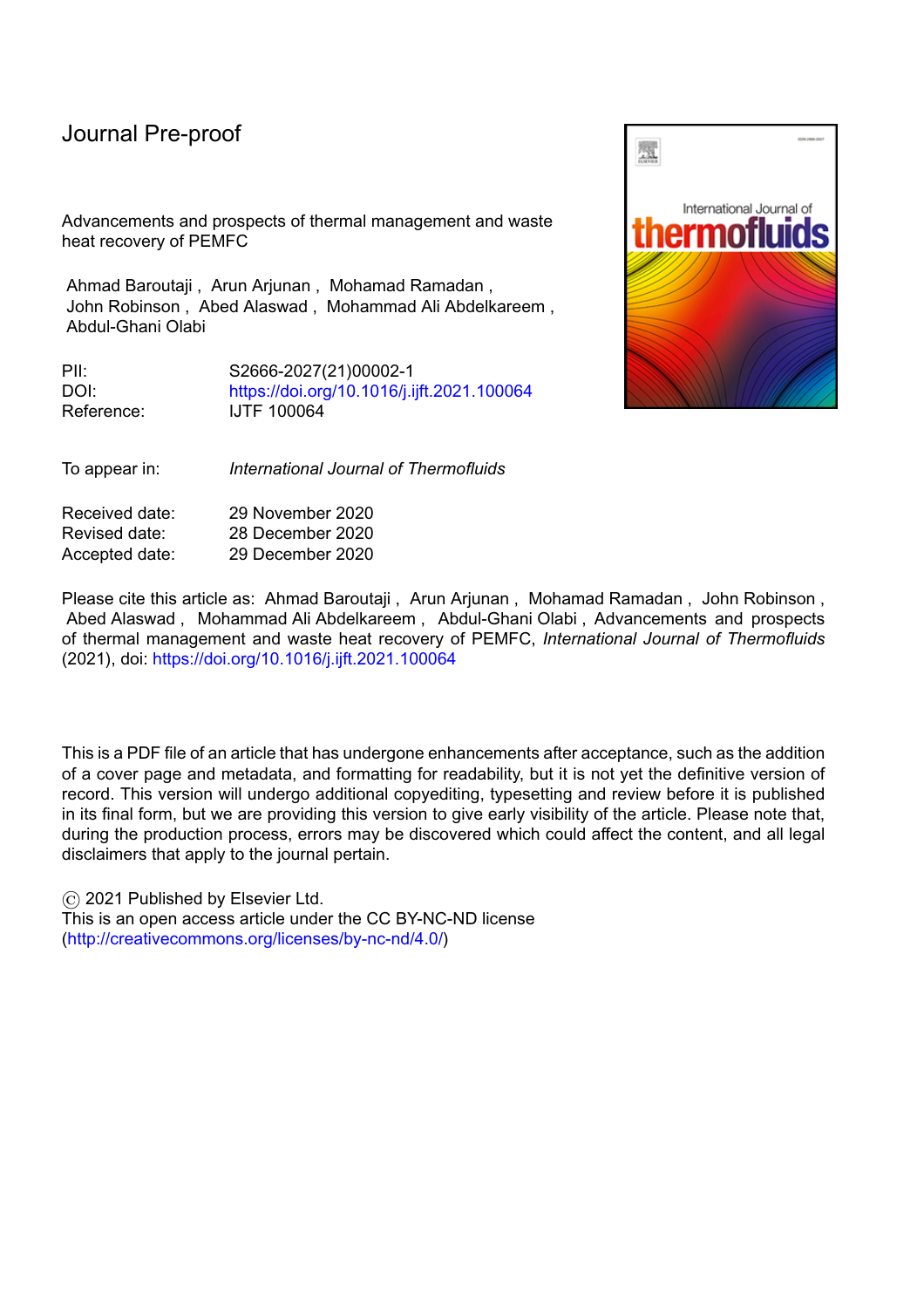#### **1. Introduction**

The unfavourable environmental impact of fossil fuel and its role in global warming and pollution continue to receive public and government attention where finding an alternative energy source is at the centre of any new legislation and a hot discussion topic in the parliament. Hydrogen was always regarded as an alternative to the traditional fossil fuel which can be burned, in the internal combustion engines, or used in the fuel cells, such as PEMFC, to generate power; virtually without producing any Greenhouse Gas (GHG) emissions [1], [2]. PEMFCs are promising power generation devices which were suggested for a wide range of applications such as automotive [3], railway [4], aviation and aerospace [5], maritime [6], portable devices [7], power plants [8], and energy storage systems [9]. PEMFC produces electricity as a result of the electrochemical reaction between hydrogen and oxygen [10]–[12]. Along with the electricity, heat and water are also produced as by-products in the PEMFC. Effective management of the produced heat and water is extremely important to enhance the energy efficiency and the durability of the device [13]. Heat/thermal management of the PEMFC is normally achieved via employing a suitable cooling strategy depending on the power and application of the stack. Cooling the fuel cell device can be either passive or active. In the passive cooling, the heat is dissipated via natural convection, conduction and radiation modes without using any external device. Such cooling is normally secured through the use of heat spreader and heat pipes. Passive cooling is simple, inexpensive, easy to implement, and has high energy efficiency and low noise due to the absence of fan. However, it has very low cooling capacity and can only be used for small PEMFCs [14]. Active cooling utilizes an external device, such as a fan or blower, to enhance heat transfer and to achieve the required amount of heat rejection. Normally in the active cooling, the PEMFC heat is transferred to a cooling fluid which passes through the stack increasing its temperature. The temperature of the cooling fluid is then decreased actively in the radiator which releases the heat to the environment. In some cases, the thermal management via active cooling requires controlling the main operation parameters of the system, such as coolant flow rate and coolant inlet temperature, using a proper control system such as proportional integral (PI) controller [15]–[17].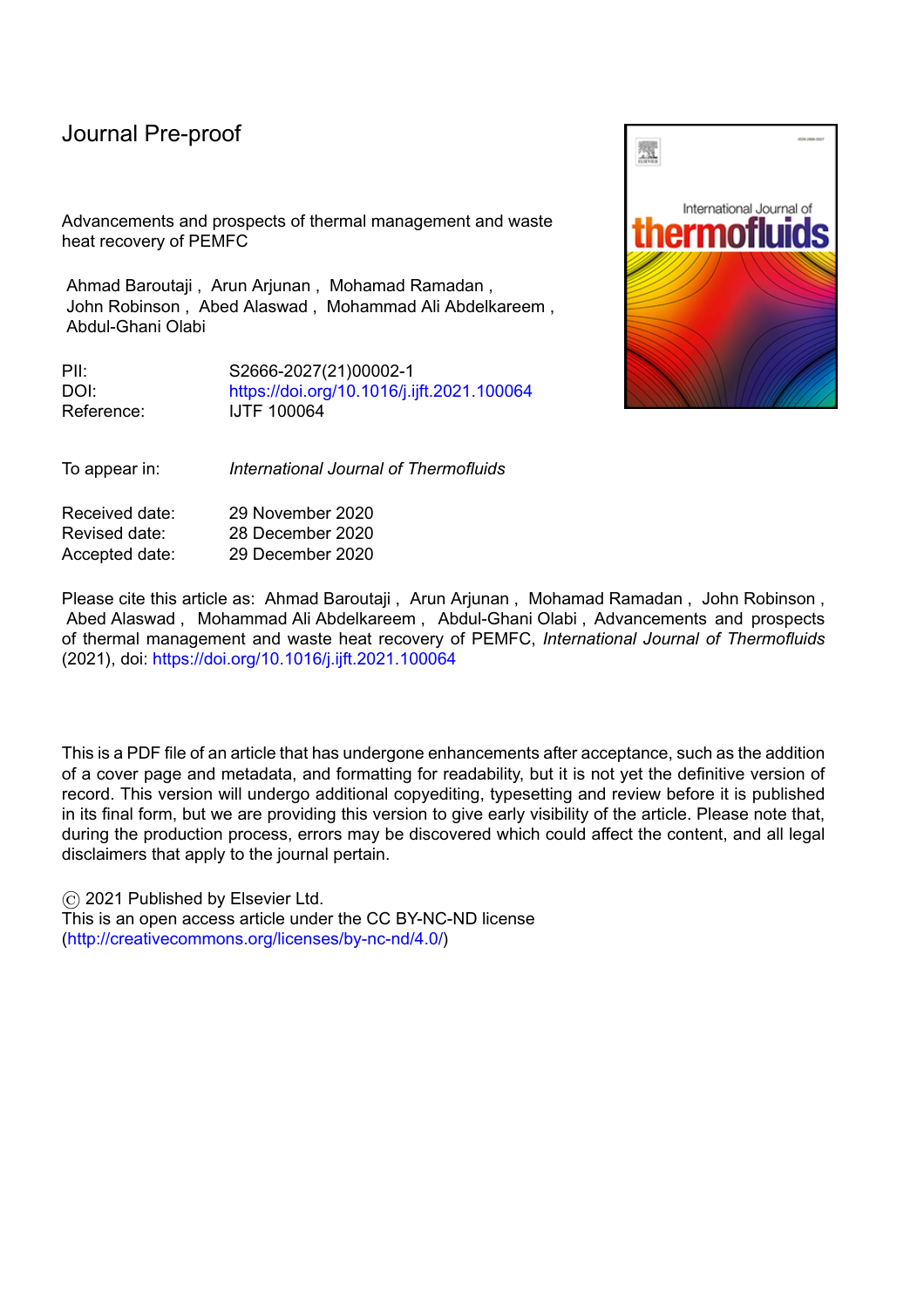l

Improving the energy efficiency of the PEMFC is the key for making the technology more economically viable while maintaining its sustainability. Waste heat recovery (WHR) has emerged as an effective strategy for enhancing the energy efficiency of the PEMFC and reducing its operational cost while minimizing GHG emissions. WHR means capturing the heat loss within the system and utilizing it instead of discharging it to the environment [18], [19]. The captured waste heat can be converted back to electricity, mechanical power, or additional heat for use in targeted functions allowing for energy-saving [20]. The viability and limitations of WHR for a particular system depend on the temperature of the waste heat source [21]. Thus, the temperature of the waste heat is the main factor that determines the possible exploiting routes of it. In the context of an industrial process, waste heat temperature ranges from as low as 30°C to more than 1000°C [22]. Accordingly, waste heat is normally classified into high, medium and low-grade heat corresponding to the temperature level of  $>400$  °C, 100–400 °C, and < 100 °C, respectively [23], [24]. Generally, the higher the temperature of the waste heat, the better its quality, and the easier to be retrieved. Recovering low-grade heat is more challenging and less feasible than recovering high and medium grade heat [22]. The temperature of waste heat from both low temperature (LT) and high temperature (HT) PEMFCs is between 60°C and 200°C [25]–[27]. Generally, the waste heat of HT-PEMFC has better quality than that of LT-PEMFC since it has a higher temperature levels of up to 200 °C [28]. However, the waste heat of both LT-PEMFC and HT-PEMFC falls within the low-medium grade category imposing some WHR difficulties.

Due to their significant impacts on the performance, energy efficiency, and sustainability, the thermal management and WHR of PEMFCs have gained a great deal of studies in the recent years leading to dramatic and interesting developments in the field. This paper aims to presents the latest trends in those interconnected areas highlighting the main challenges and identifying related prospects.

#### **2. Mechanisms of heat generation and heat transfer in a PEMFC**

Generally, the heat in a PEMFC is generated from different sources including electrochemical reactions between the hydrogen and oxygen, Ohmic resistance of the membrane, and condensation of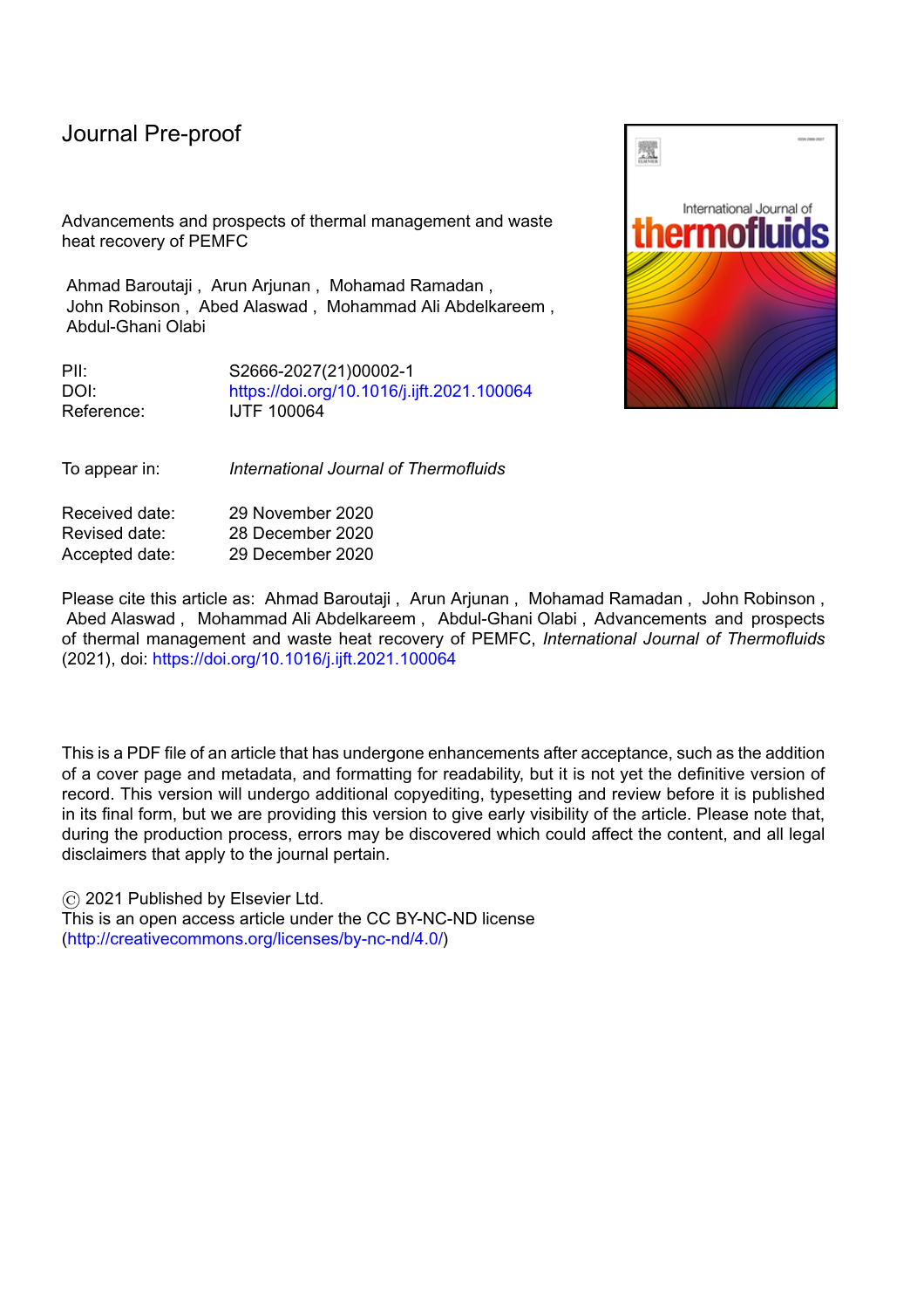l

water vapour [29]. As it is known, the fuel cell generates electrical power from an electrochemical reaction between hydrogen and oxygen; hence the chemical energy of the fuel which is not converted into electricity is released as heat. Heat accounts for around 50% of the total energy produced by the electrochemical reactions [30]. Thus, the heat flux of a fuel cell can be quantified as shown in equation 1

 $1$ 

Where is the thermal voltage; is the cell operating voltage; and i is the current density. represents the imaginary maximum possible cell potential assuming full conversion of the chemical energy into electrical power. equals either to 1.25 V if it is calculated based on higher heating value (HHV) with liquid water as a by-product of the reaction or 1.48 V if it is calculated based on lower heating value (LHV) with water vapour as the by-product of the reaction. It is clear from the equation that increases as the current density increases and the cell voltage decreases.

The heat of the PEMFC is generated in certain regions of the cell leading to non-homogenous temperature distribution within the device. The local heat flux greatly affects the performance and the durability of PEMFCs. Accurate estimation of the local heat generation within each region of the cell is somewhat complex. According to Ramousse et al [31], part of PEMFC heat is generated due to Joule effects, i.e. the protonic resistance of the electrolyte, and it is localized in the membrane region. Another part of the heat is produced at the electrodes and it is due to the electrochemical reactions taking place at those regions. Additionally, part of the heat is generated due to water sorption phenomena and it is localized at the membrane–electrode interfaces. Finally, some heat might be generated in the GDL layer due to the condensation of water. The generated heat within the PEMFC is transferred via different modes. Convective heat transfer occurs between the solid surfaces of the cell components and the flowing reactants; and conductive heat transfer occurs in the solid and/or porous materials of the device including electrolyte, electrodes and current interconnect layers [32].

#### **3. Thermal management strategies of PEMFC stacks**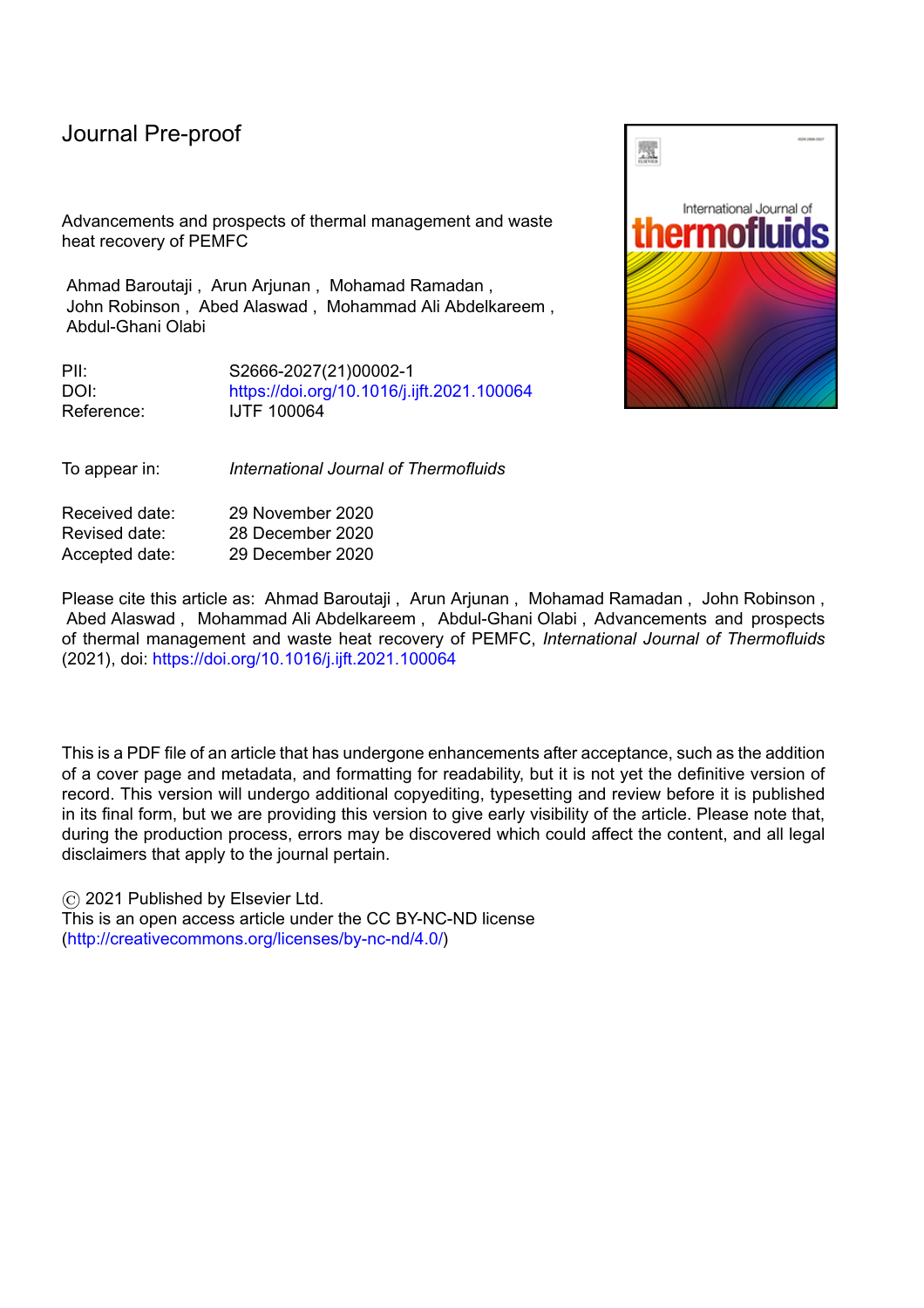l

Thermal management of the PEMFC means removing the heat produced by the device and maintaining an acceptable working temperature for it. The thermal management is achieved via applying one of four main cooling strategies including heat spreader, air cooling, liquid cooling, and phase change cooling as shown in Figure 1. Choosing a suitable cooling strategy for a specific PEMFC depends mainly on its power level. Each cooling method employs specific cooling materials which must be non-toxic, non-flammable, and chemically compatible with the materials used for the PEMFC components [33].

#### *3.1 Heat spreaders*

The heat spreader is one of the passive cooling techniques for PEMFC. This cooling method provides many advantages including the simple design, low parasitic loses, and no need for coolant circulation systems; thereby improving the overall efficiency of the stack [34]. The heat spreaders of the PEMFC can be in the form of a highly thermally conductive material, heat pipes, or vapour chamber.

#### *3.1.1.Heat spreader in the form of highly thermally conductive material*

In this method, highly thermally conductive materials are used as spreaders that absorb the heat from the central region of PEMFC stack and then transfer it to the edge of the cells and finally dissipate it to the surrounding air through natural convection [35]. Copper, with its excellent thermal conductivity (about 400 W/m K), is the most commonly used material for fabricating heat spreaders. Aluminium is another suitable material for application as heat spreaders for lightweight PEMFC stack due to its combined high thermal conductivity (about 200 W/m K) and low-density characteristics. Additionally, carbon nanotube (CNT) and graphene, with their thermal conductivities in the range of 3000– 5000 W/m K, may also be employed as high-rate heat spreader materials [36]. Furthermore, lowdensity graphite-based material such as expanded graphite and pyrolytic graphite with thermal conductivity of 600–1000 W/mK could also be used [34].

The feasibility of applying a highly thermal conductivity pyrolytic graphite sheet (PGS) as heat spreaders for the thermal management of single-cell and small-to-medium-sized PEMFC stack was investigated by many researchers [37]–[39]. Wen and Huang [37] used a PGS heat spreader for single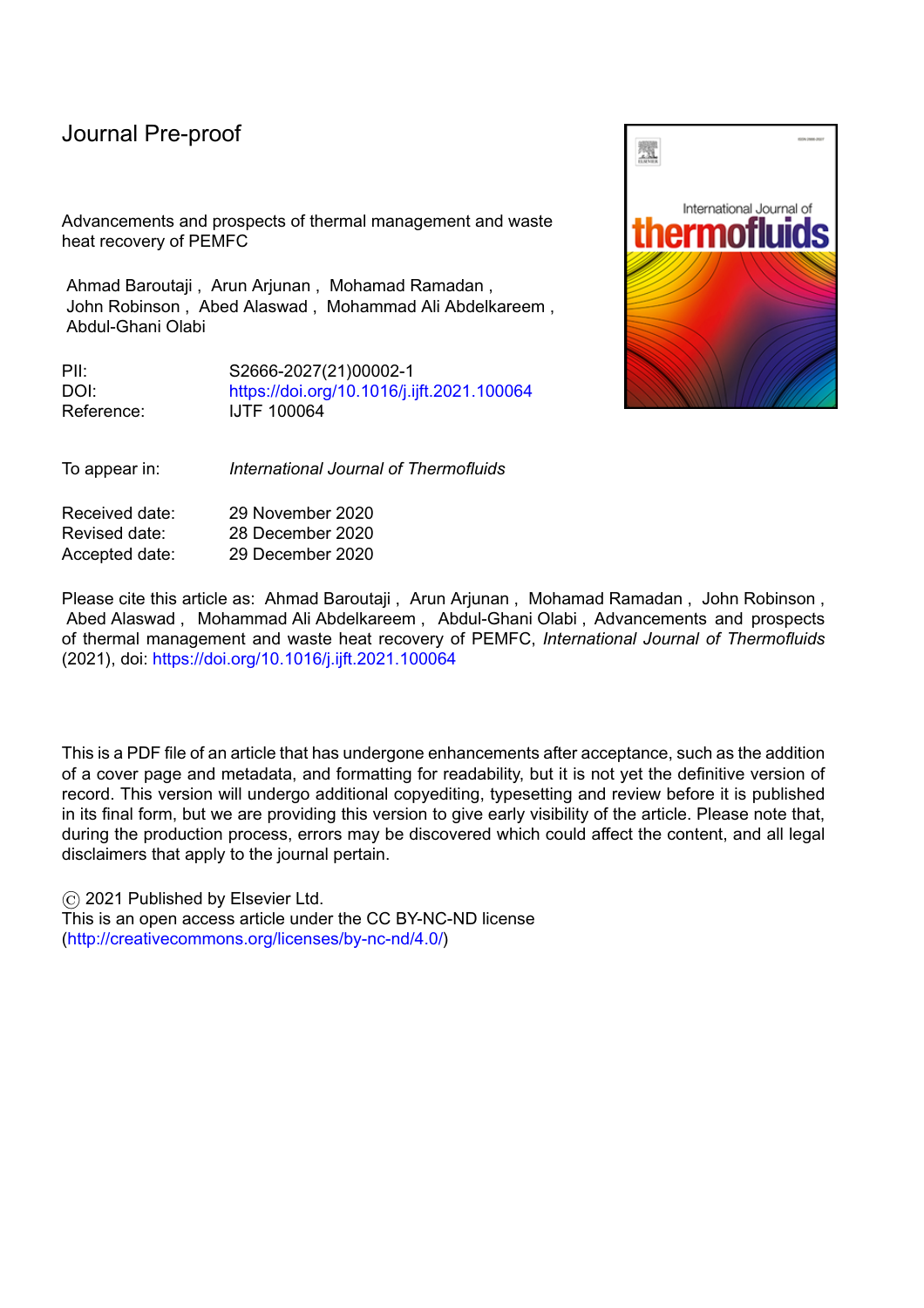no. 9, pp. 5096–5112, Mar. 2016.

- [72] I. A. Zakaria, W. A. N. W. Mohamed, M. B. Zailan, and W. H. Azmi, "Experimental analysis of SiO2-Distilled water nanofluids in a Polymer Electrolyte Membrane fuel cell parallel channel cooling plate," *Int. J. Hydrogen Energy*, vol. 44, no. 47, pp. 25850–25862, Oct. 2019.
- [73] M. R. Sohel, S. S. Khaleduzzaman, R. Saidur, A. Hepbasli, M. F. M. Sabri, and I. M. Mahbubul, "An experimental investigation of heat transfer enhancement of a minichannel heat sink using Al2O3-H2O nanofluid," *Int. J. Heat Mass Transf.*, vol. 74, pp. 164–172, Jul. 2014.
- [74] M. K. Moraveji and R. M. Ardehali, "CFD modeling (comparing single and two-phase approaches) on thermal performance of Al2o3/water nanofluid in mini-channel heat sink," *Int. Commun. Heat Mass Transf.*, vol. 44, pp. 157–164, May 2013.
- [75] H. Jouhara, A. abnie ska-Góra, N. Khordehgah, D. Ahmad, and T. Lipinski, "Latent thermal energy storage technologies and applications: A review," *Int. J. Thermofluids*, vol. 5–6, p. 100039, Aug. 2020.
- [76] U. Soupremanien, S. Le Person, M. Favre-Marinet, and Y. Bultel, "Tools for designing the cooling system of a proton exchange membrane fuel cell," *Appl. Therm. Eng.*, vol. 40, pp. 161–173, Jul. 2012.
- [77] S. H. Hwang and M. S. Kim, "An experimental study on the cathode humidification and evaporative cooling of polymer electrolyte membrane fuel cells using direct water injection method at high current densities," *Appl. Therm. Eng.*, vol. 99, pp. 635–644, Apr. 2016.
- [78] D. L. Wood, J. S. Yi, and T. V. Nguyen, "Effect of direct liquid water injection and interdigitated flow field on the performance of proton exchange membrane fuel cells," *Electrochim. Acta*, vol. 43, no. 24, pp. 3795–3809, Aug. 1998.
- [79] A. Fly and R. H. Thring, "Temperature regulation in an evaporatively cooled proton exchange membrane fuel cell stack," in *International Journal of Hydrogen Energy*, 2015, vol. 40, no. 35,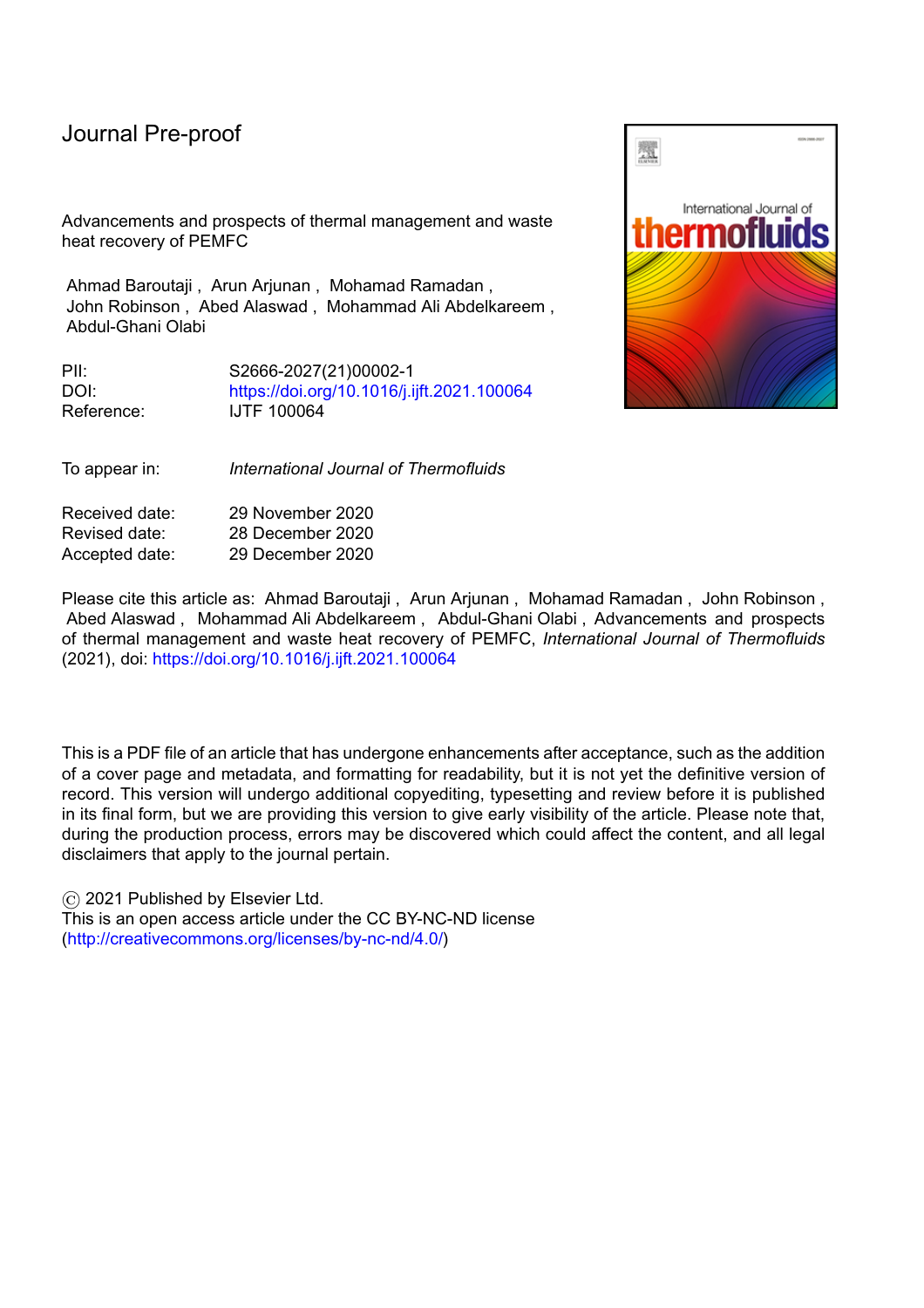#### Journal

pp. 11976–11982.

- [80] A. Z. Weber and R. M. Darling, "Understanding porous water-transport plates in polymerelectrolyte fuel cells," *J. Power Sources*, vol. 168, no. 1 SPEC. ISS., pp. 191–199, May 2007.
- [81] K. M. Oseen-Senda, F. Lundell, A. Hillenbach, and J. Pauchet, "The cooling of PEFC with pentane boiling in minichannels: A study of flow instabilities using neutron radiography visualization," *Heat Transf. Eng.*, vol. 28, no. 1, pp. 49–57, Jan. 2007.
- [82] T. W. Song, K. H. Choi, J. R. Kim, and J. S. Yi, "Pumpless thermal management of watercooled high-temperature proton exchange membrane fuel cells," *J. Power Sources*, vol. 196, no. 10, pp. 4671–4679, May 2011.
- [83] E. J. Choi, J. Y. Park, and M. S. Kim, "A comparison of temperature distribution in PEMFC with single-phase water cooling and two-phase HFE-7100 cooling methods by numerical study," *Int. J. Hydrogen Energy*, vol. 43, no. 29, pp. 13406–13419, Jul. 2018.
- [84] P. T. Garrity, J. F. Klausner, and R. Mei, "A flow boiling microchannel evaporator plate for fuel cell thermal management," *Heat Transf. Eng.*, vol. 28, no. 10, pp. 877–884, Oct. 2007.
- [85] A. G. Olabi, T. Wilberforce, E. T. Sayed, K. Elsaid, and M. A. Abdelkareem, "Prospects of Fuel Cell Combined Heat and Power Systems," *Energies*, vol. 13, no. 16, p. 4104, Aug. 2020.
- [86] A. P. Tetuko, B. Shabani, and J. Andrews, "Thermal coupling of PEM fuel cell and metal hydride hydrogen storage using heat pipes," *Int. J. Hydrogen Energy*, vol. 41, no. 7, pp. 4264– 4277, Feb. 2016.
- [87] A. P. Tetuko, B. Shabani, R. Omrani, B. Paul, and J. Andrews, "Study of a thermal bridging approach using heat pipes for simultaneous fuel cell cooling and metal hydride hydrogen discharge rate enhancement," *J. Power Sources*, vol. 397, pp. 177–188, Sep. 2018.
- [88] F. Mahmoodi and R. Rahimi, "Experimental and numerical investigating a new configured thermal coupling between metal hydride tank and PEM fuel cell using heat pipes," *Appl.*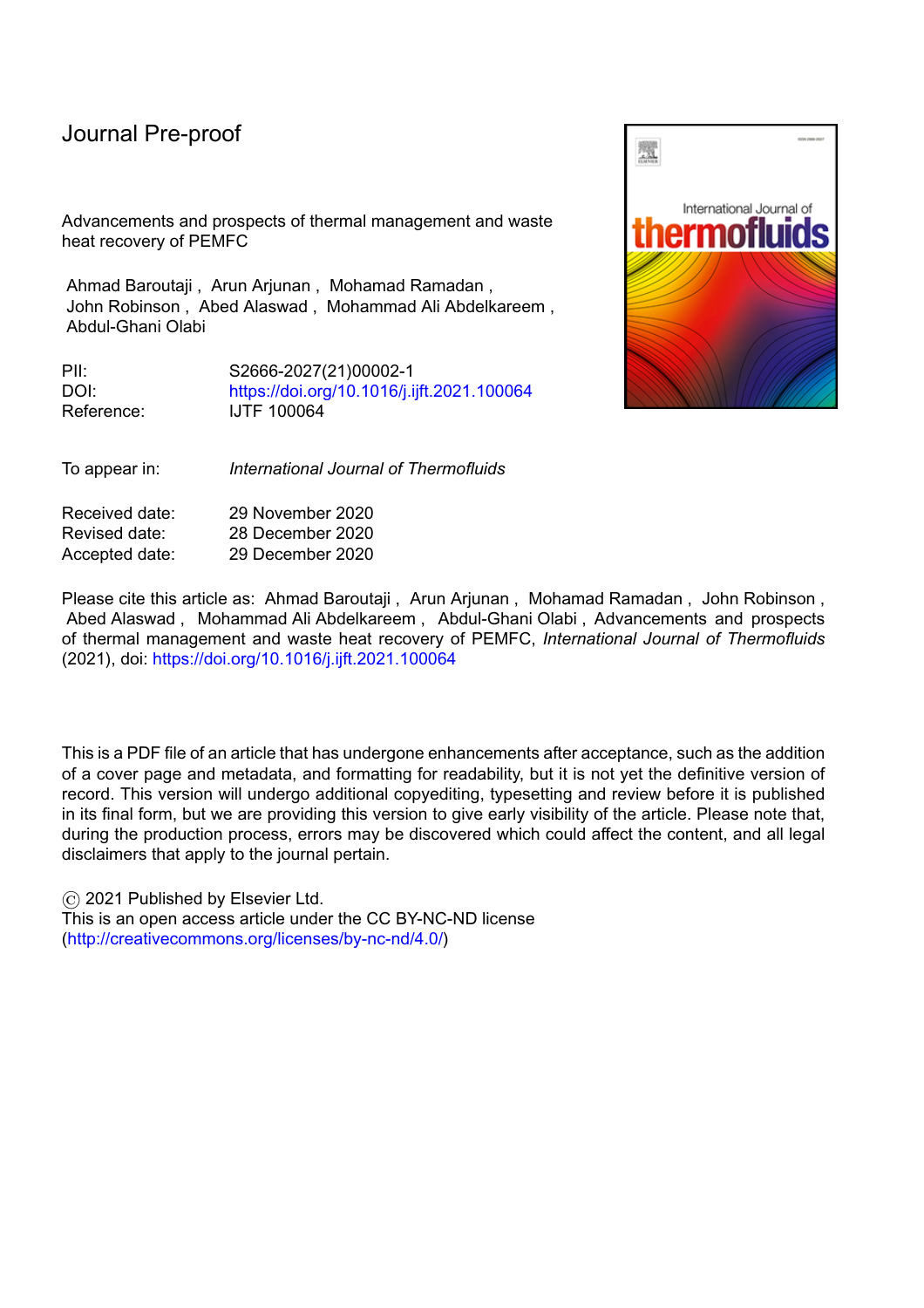*Therm. Eng.*, vol. 178, p. 115490, Sep. 2020.

- [89] M. Nasri *et al.*, "Waste Heat Recovery for Fuel Cell Electric Vehicle with Thermochemical Energy Storage," in *2016 11th International Conference on Ecological Vehicles and Renewable Energies, EVER 2016*, 2016.
- [90] A. P. Sasmito, T. Shamim, and A. S. Mujumdar, "Passive thermal management for PEM fuel cell stack under cold weather condition using phase change materials (PCM)," *Appl. Therm. Eng.*, vol. 58, no. 1–2, pp. 615–625, Sep. 2013.
- [91] H. Q. Nguyen, A. M. Aris, and B. Shabani, "PEM fuel cell heat recovery for preheating inlet air in standalone solar-hydrogen systems for telecommunication applications: An exergy analysis," *Int. J. Hydrogen Energy*, vol. 41, no. 4, pp. 2987–3003, Jan. 2016.
- [92] H. R. Ellamla, I. Staffell, P. Bujlo, B. G. Pollet, and S. Pasupathi, "Current status of fuel cell based combined heat and power systems for residential sector," *Journal of Power Sources*, vol. 293. Elsevier B.V., pp. 312–328, 30-May-2015.
- [93] A. Arsalis, "A comprehensive review of fuel cell-based micro-combined-heat-and-power systems," *Renewable and Sustainable Energy Reviews*, vol. 105. Elsevier Ltd, pp. 391–414, 01-May-2019.
- [94] G. Di Marcoberardino, G. Manzolini, C. Guignard, and V. Magaud, "Optimization of a micro-CHP system based on polymer electrolyte membrane fuel cell and membrane reactor from economic and life cycle assessment point of view," *Chem. Eng. Process. - Process Intensif.*, vol. 131, pp. 70–83, Sep. 2018.
- [95] X. Chen *et al.*, "Multi-criteria assessment and optimization study on 5 kW PEMFC based residential CCHP system," *Energy Convers. Manag.*, vol. 160, pp. 384–395, Mar. 2018.
- [96] H. Chang, X. Xu, J. Shen, S. Shu, and Z. Tu, "Performance analysis of a micro-combined heating and power system with PEM fuel cell as a prime mover for a typical household in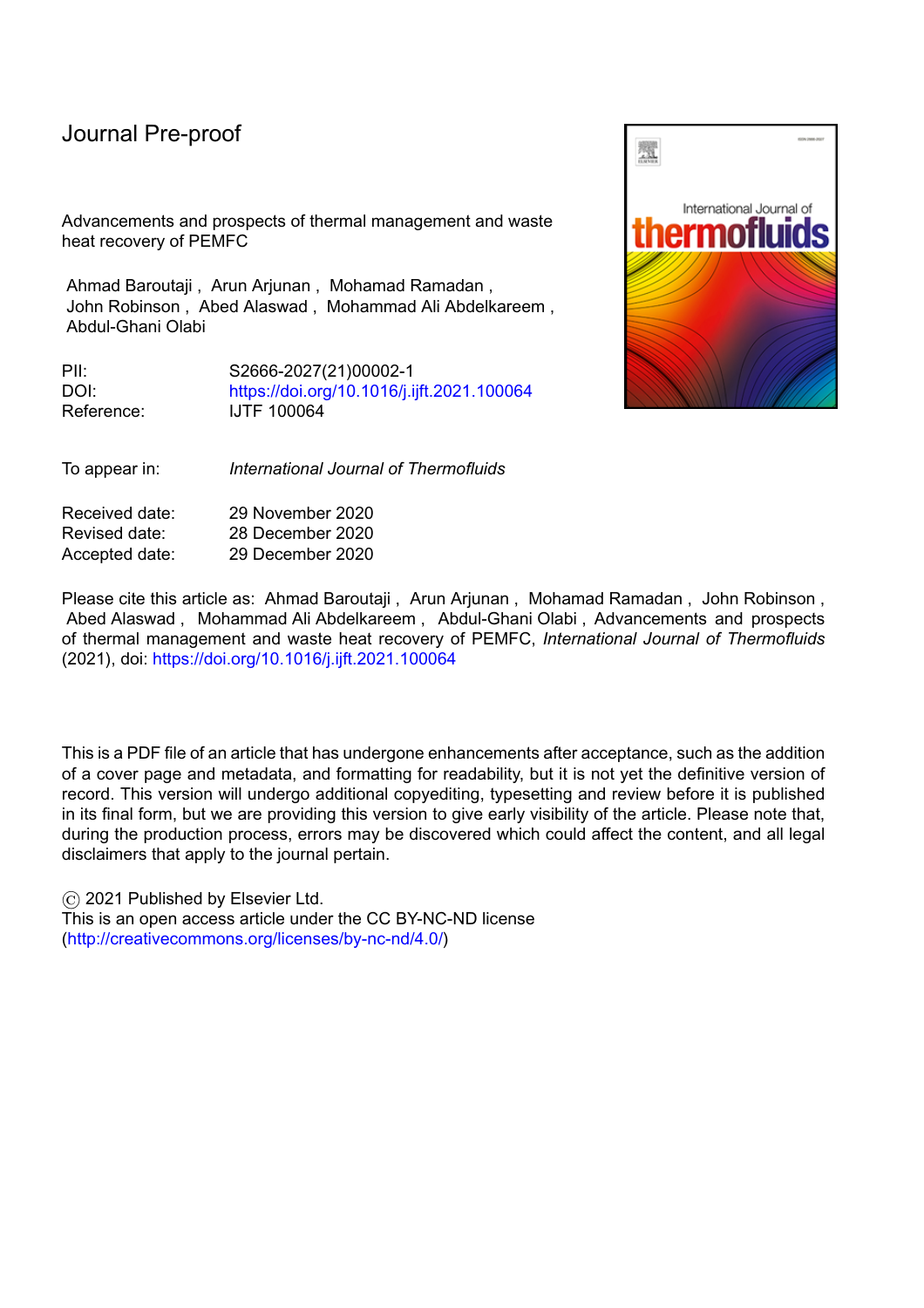North China," *Int. J. Hydrogen Energy*, vol. 44, no. 45, pp. 24965–24976, Sep. 2019.

- [97] M. Chahartaghi and B. A. Kharkeshi, "Performance analysis of a combined cooling, heating and power system with PEM fuel cell as a prime mover," *Appl. Therm. Eng.*, vol. 128, pp. 805–817, Jan. 2018.
- [98] P. Yang and H. Zhang, "Parametric analysis of an irreversible proton exchange membrane fuel cell/absorption refrigerator hybrid system," *Energy*, vol. 85, pp. 458–467, Jun. 2015.
- [99] M. V. Oro, R. G. de Oliveira, and E. Bazzo, "An integrated solution for waste heat recovery from fuel cells applied to adsorption systems," *Appl. Therm. Eng.*, vol. 136, pp. 747–754, May 2018.
- [100] T. He, R. Shi, J. Peng, W. Zhuge, and Y. Zhang, "Waste Heat Recovery of a PEMFC System by Using Organic Rankine Cycle," *Energies*, vol. 9, no. 4, p. 267, Apr. 2016.
- [101] P. Zhao, J. Wang, L. Gao, and Y. Dai, "Parametric analysis of a hybrid power system using organic Rankine cycle to recover waste heat from proton exchange membrane fuel cell," *Int. J. Hydrogen Energy*, vol. 37, no. 4, pp. 3382–3391, Feb. 2012.
- [102] M. A. Sheshpoli, S. S. M. Ajarostaghi, and M. A. Delavar, "Thermodynamic analysis of waste heat recovery from hybrid system of proton exchange membrane fuel cell and vapor compression refrigeration cycle by recuperative organic Rankine cycle," *J. Therm. Anal. Calorim.*, vol. 135, no. 3, pp. 1699–1712, Feb. 2019.
- [103] M. Alijanpour sheshpoli, S. S. Mousavi Ajarostaghi, and M. A. Delavar, "Waste heat recovery from a 1180 kW proton exchange membrane fuel cell (PEMFC) system by Recuperative organic Rankine cycle (RORC)," *Energy*, vol. 157, pp. 353–366, Aug. 2018.
- [104] M. H. Ahmadi *et al.*, "Thermodynamic analysis and optimization of a waste heat recovery system for proton exchange membrane fuel cell using transcritical carbon dioxide cycle and cold energy of liquefied natural gas," *J. Nat. Gas Sci. Eng.*, vol. 34, pp. 428–438, Aug. 2016.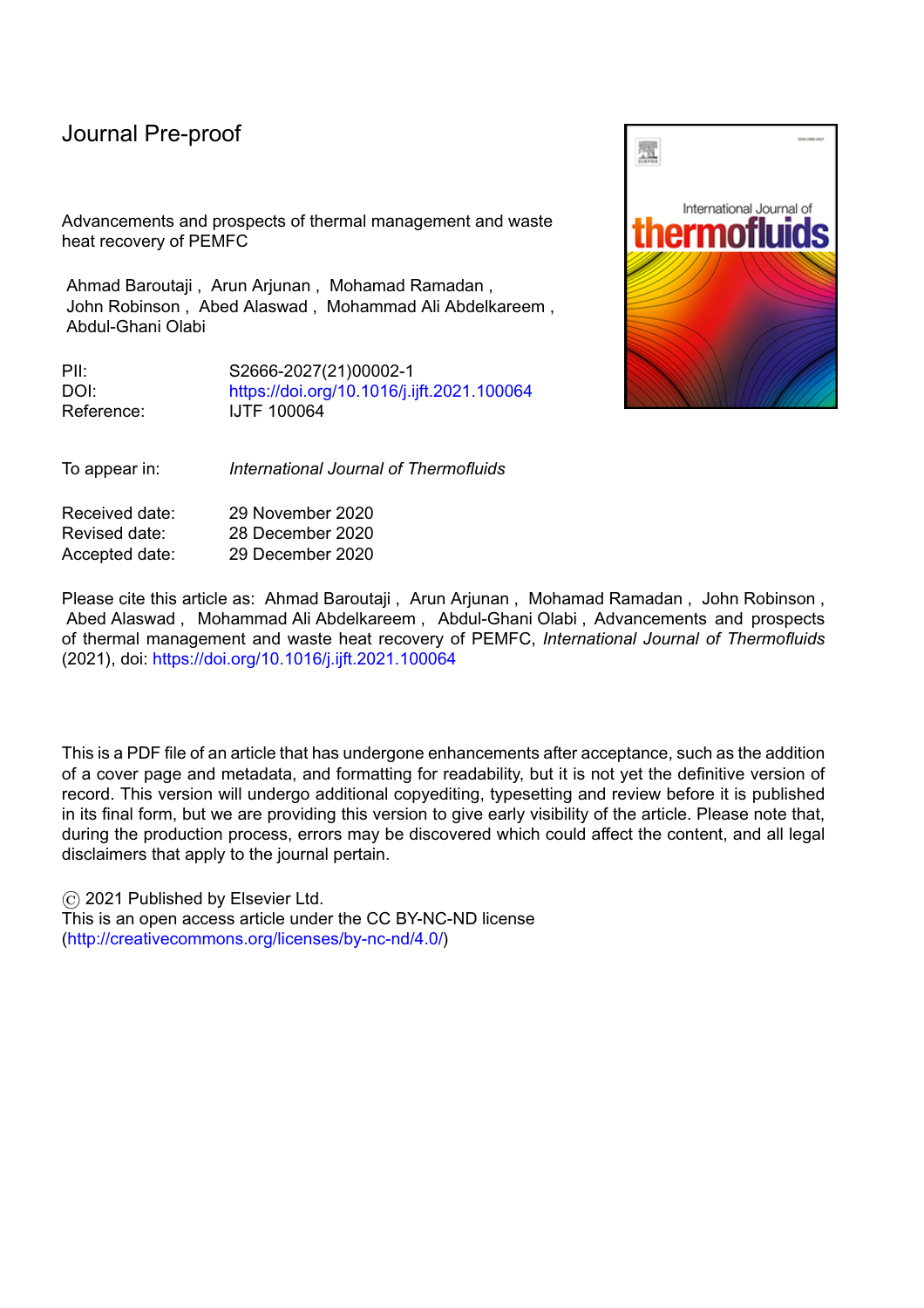[105] M. Saufi Sulaiman, B. Singh, and W. A. N. W. Mohamed, "Experimental and theoretical study of thermoelectric generator waste heat recovery model for an ultra-low temperature PEM fuel cell powered vehicle," *Energy*, vol. 179, pp. 628–646, Jul. 2019.

- [106] M. Alam, K. Kumar, and V. Dutta, "Dynamic modeling and experimental analysis of waste heat recovery from the proton exchange membrane fuel cell using thermoelectric generator," *Therm. Sci. Eng. Prog.*, vol. 19, p. 100627, Oct. 2020.
- [107] A. Baroutaji, A. Arjunan, M. Stanford, J. Robinson, and A. G. Olabi, "Deformation and energy absorption of additively manufactured functionally graded thickness thin-walled circular tubes under lateral crushing," *Eng. Struct.*, vol. 226, 2021.
- [108] A. Arjunan, M. Singh, A. Baroutaji, and C. Wang, "Additively manufactured AlSi10Mg inherently stable thin and thick-walled lattice with negative Poisson's ratio," *Compos. Struct.*, vol. 247, Sep. 2020.
- [109] A. Arjunan, M. Demetriou, A. Baroutaji, and C. Wang, "Mechanical performance of highly permeable laser melted Ti6Al4V bone scaffolds," *J. Mech. Behav. Biomed. Mater.*, 2020.
- [110] A. Arjunan, J. Robinson, E. Al Ani, W. Heaselgrave, A. Baroutaji, and C. Wang, "Mechanical performance of additively manufactured pure silver antibacterial bone scaffolds," *J. Mech. Behav. Biomed. Mater.*, vol. 112, p. 104090, Dec. 2020.
- [111] J. Robinson, M. Stanford, and A. Arjunan, "Correlation between selective laser melting parameters, pore defects and tensile properties of 99.9 % silver," *Mater. Today Commun.*, vol. 25, p. 101550, Dec. 2020.
- [112] J. Robinson, M. Stanford, and A. Arjunan, "Stable formation of powder bed laser fused 99.9% silver," *Mater. Today Commun.*, vol. 24, p. 101195, Sep. 2020.
- [113] M. I. Hassan Ali, O. Al-Ketan, M. Khalil, N. Baobaid, K. Khan, and R. K. Abu Al-Rub, "3D printed architected heat sinks cooling performance in free and forced convection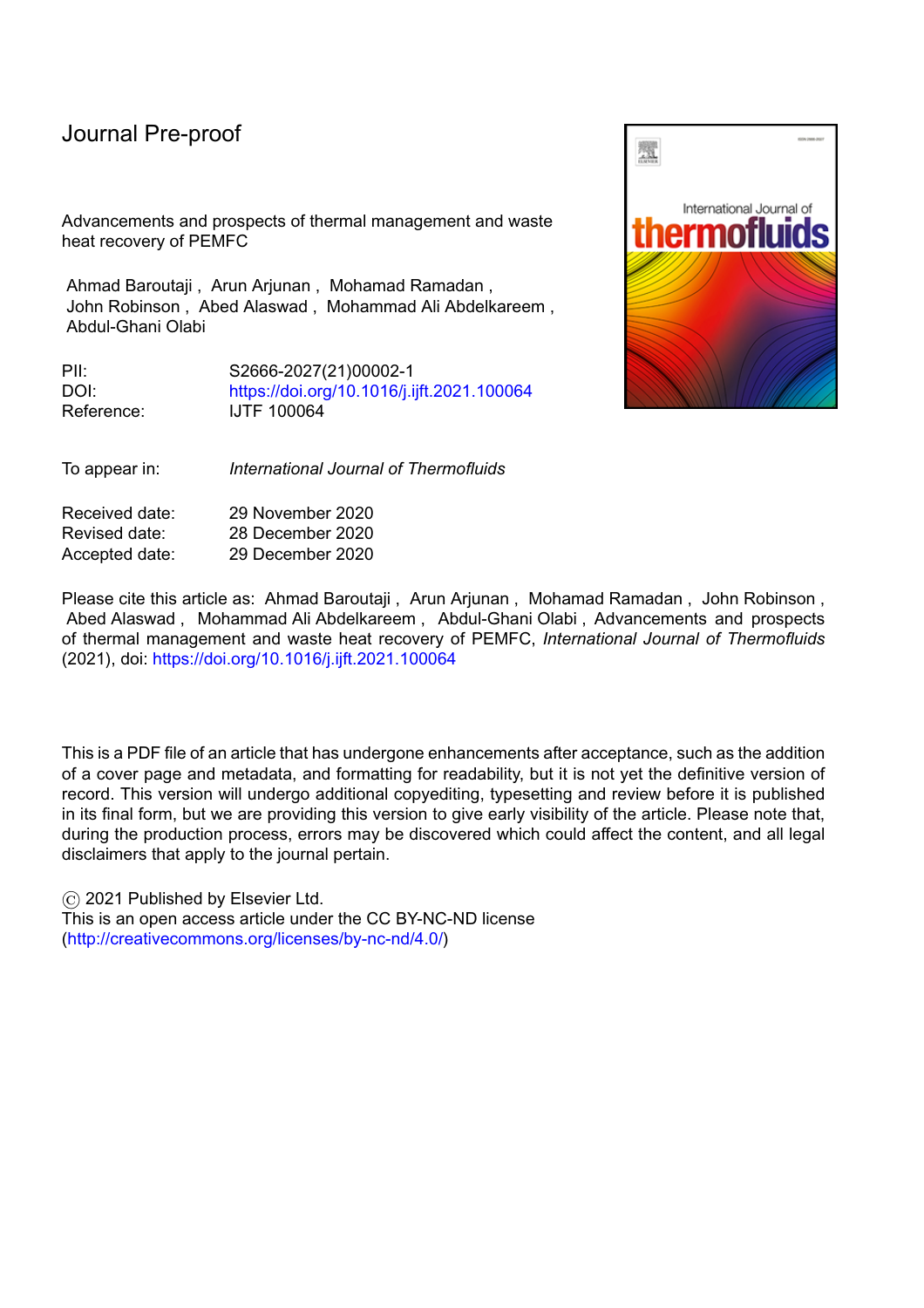environments," in *ASME 2020 Heat Transfer Summer Conference, HT 2020, collocated with the ASME 2020 Fluids Engineering Division Summer Meeting and the ASME 2020 18th International Conference on Nanochannels, Microchannels, and Minichannels*, 2020.

- [114] M. I. Hassan Ali, O. Al-Ketan, A. Alhammadi, M. Khalil, K. Khan, and R. K. Abu Al-Rub, "Heat transfer characterization of 3D printable architected heat sinks," in *ASME International Mechanical Engineering Congress and Exposition, Proceedings (IMECE)*, 2019, vol. 8.
- [115] D. W. Abueidda, R. K. Abu Al-Rub, A. S. Dalaq, D. W. Lee, K. A. Khan, and I. Jasiuk, "Effective conductivities and elastic moduli of novel foams with triply periodic minimal surfaces," *Mech. Mater.*, vol. 95, pp. 102–115, Apr. 2016.
- [116] N. Thomas, N. Sreedhar, O. Al-Ketan, R. Rowshan, R. K. Abu Al-Rub, and H. Arafat, "3D printed triply periodic minimal surfaces as spacers for enhanced heat and mass transfer in membrane distillation," *Desalination*, vol. 443, pp. 256–271, Oct. 2018.
- [117] W. Li, G. Yu, and Z. Yu, "Bioinspired heat exchangers based on triply periodic minimal surfaces for supercritical CO2 cycles," *Appl. Therm. Eng.*, vol. 179, p. 115686, Oct. 2020.
- [118] E. Woolley, Y. Luo, and A. Simeone, "Industrial waste heat recovery: A systematic approach," *Sustain. Energy Technol. Assessments*, vol. 29, pp. 50–59, Oct. 2018.
- [119] V. Rezaee and A. Houshmand, "Energy and exergy analysis of a combined power generation system using PEM fuel cell and kalina cycle system 11," *Period. Polytech. Chem. Eng.*, vol. 60, no. 2, pp. 98–105, 2016.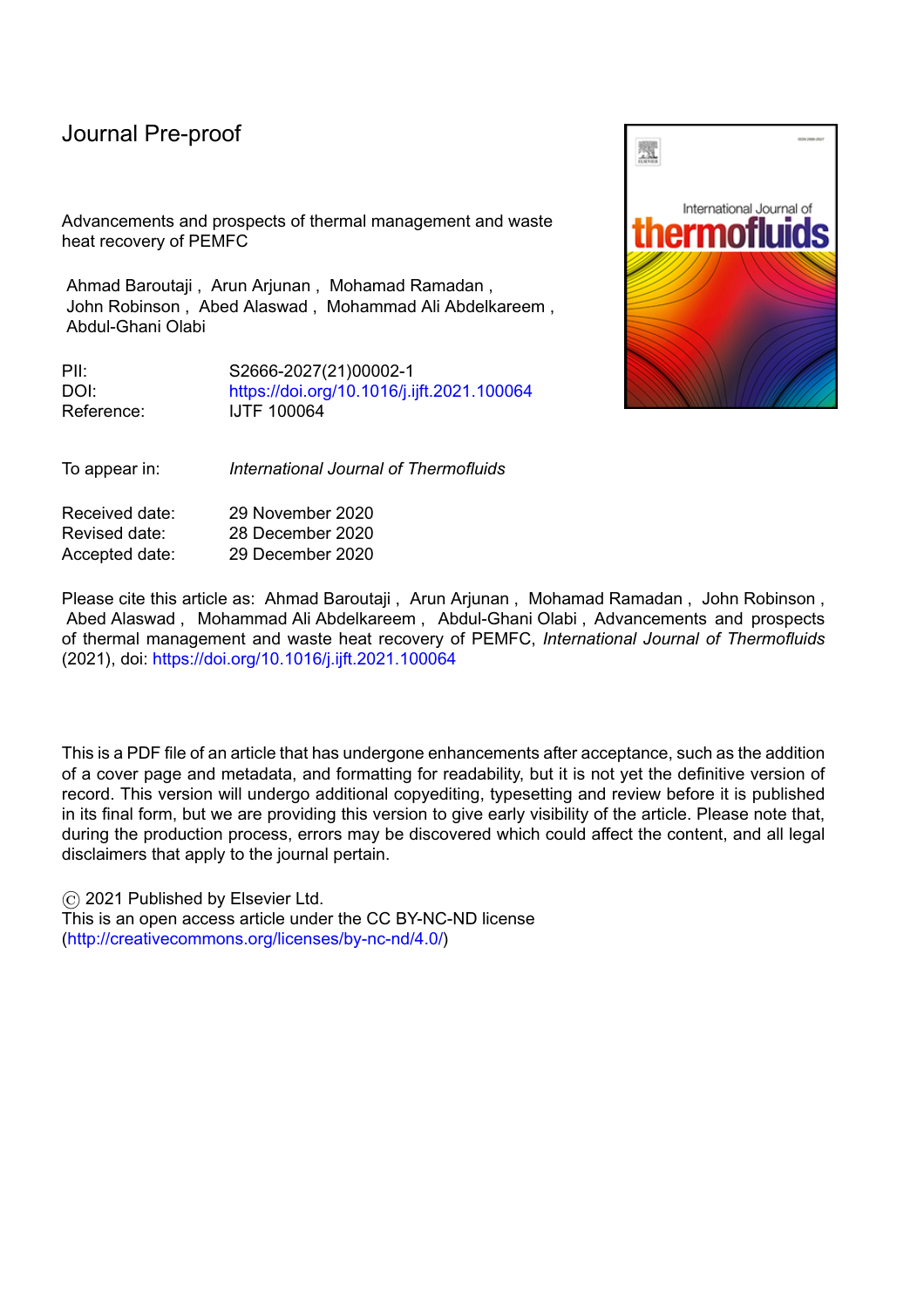

Figure 1: Main cooling strategies of PEMFC

Journal Pre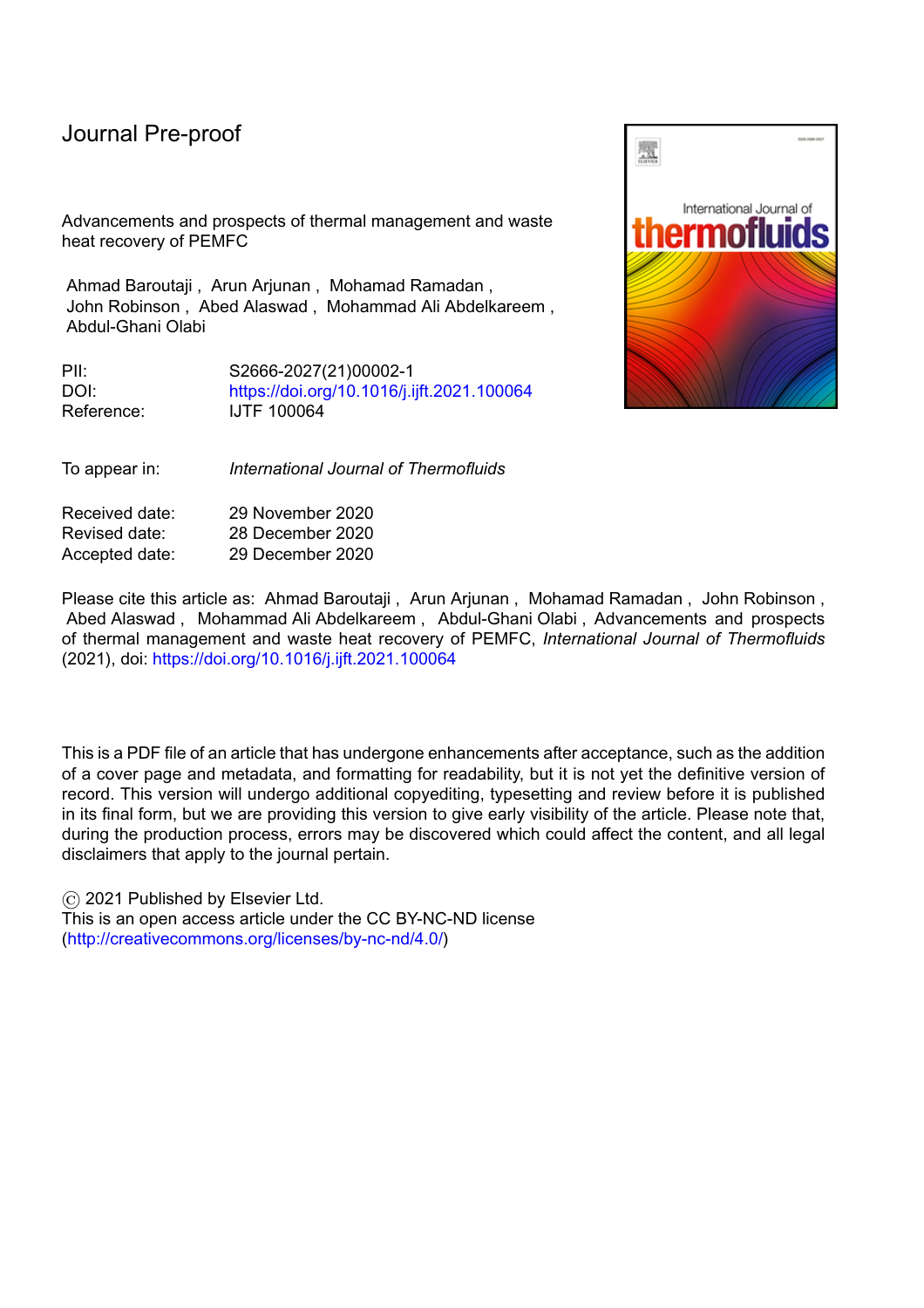l



July 2 Pipe working working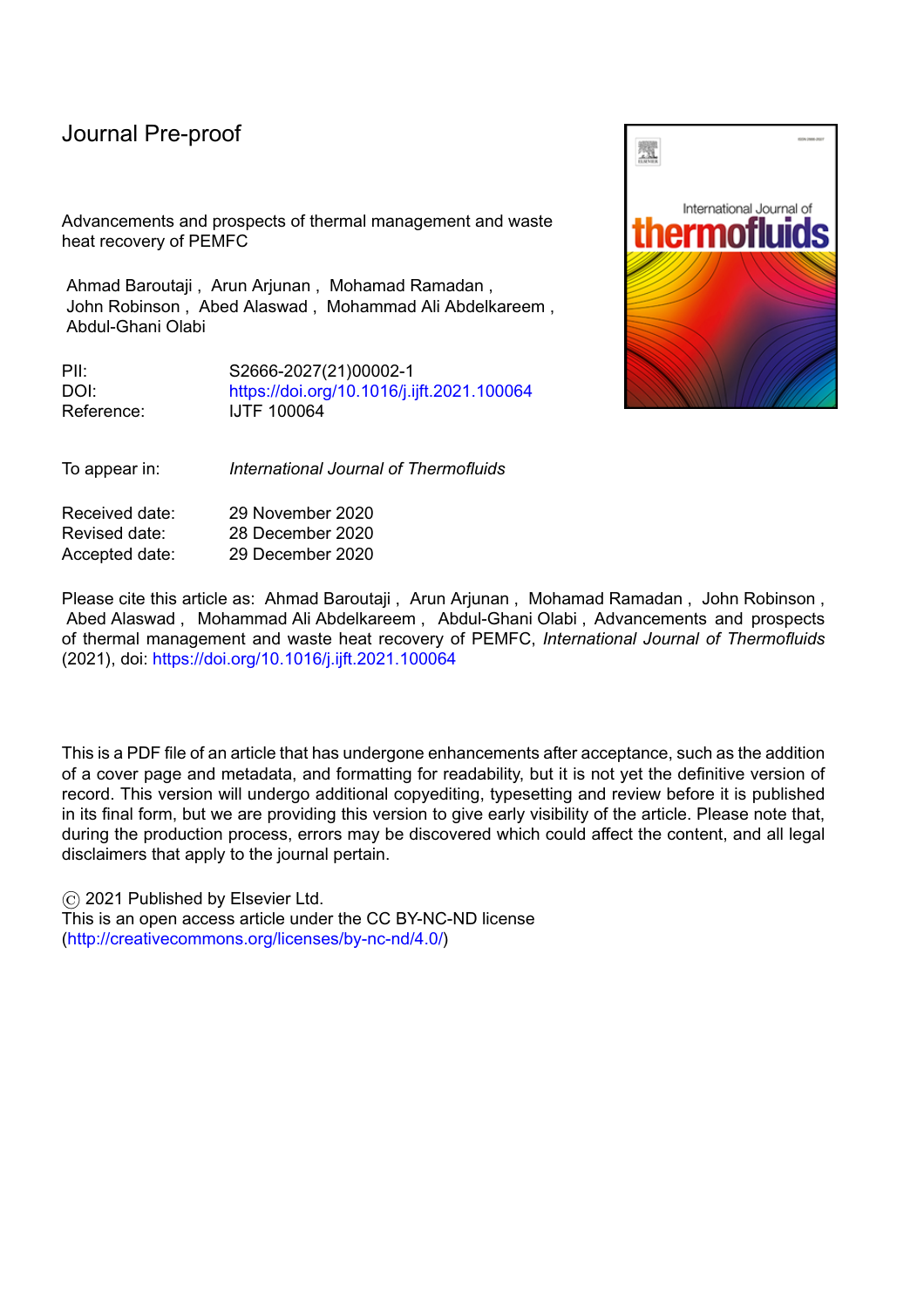

Figure 3: Air-flow cooling channels design [56]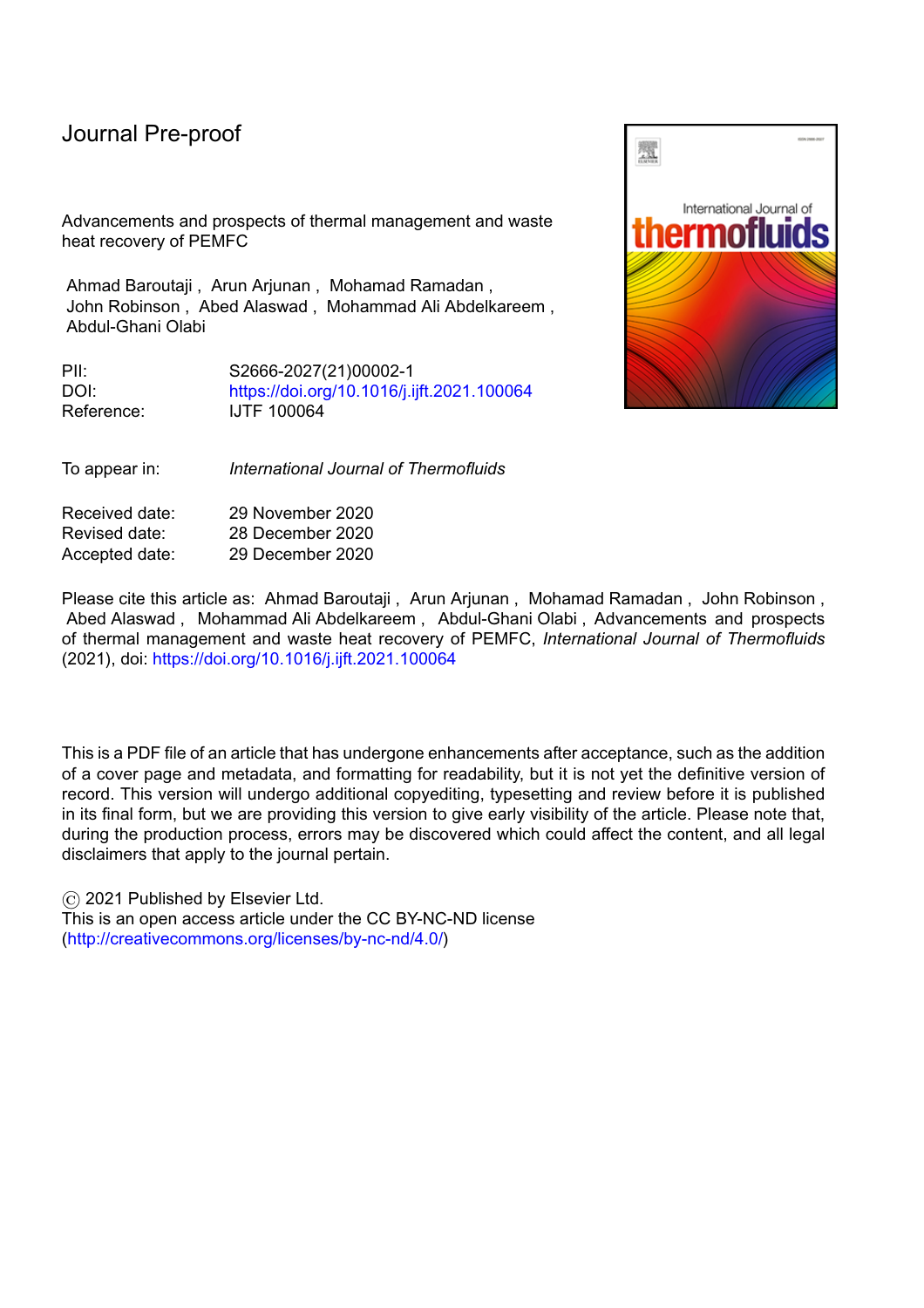

Figure 4: PEMFC design with combined oxidant and cooling channels [57]

S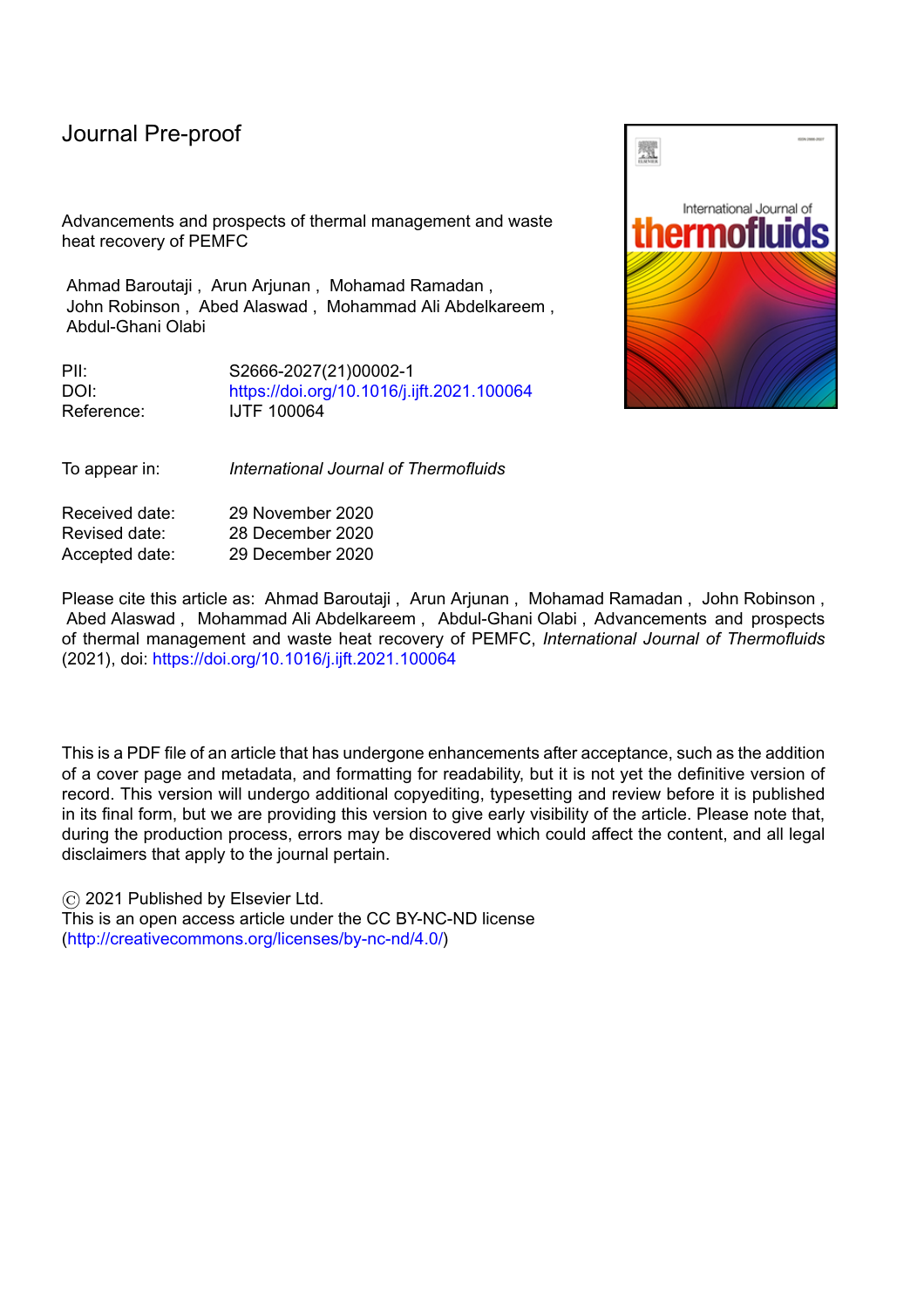l



Figure 5: Cooling plates designs investigated by [58]

RIC La S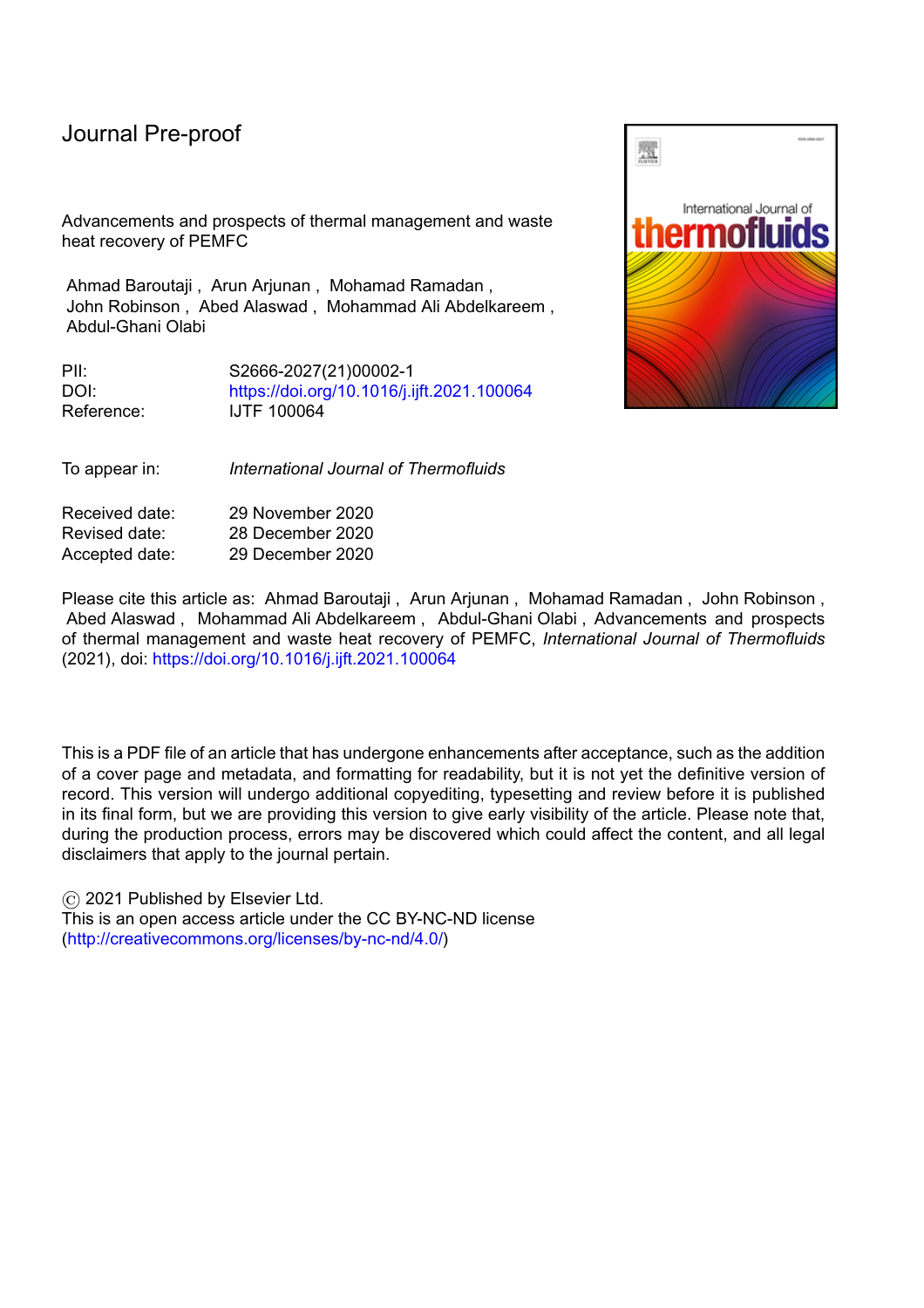

Figure 6: Typical cooling system of PEMFC using water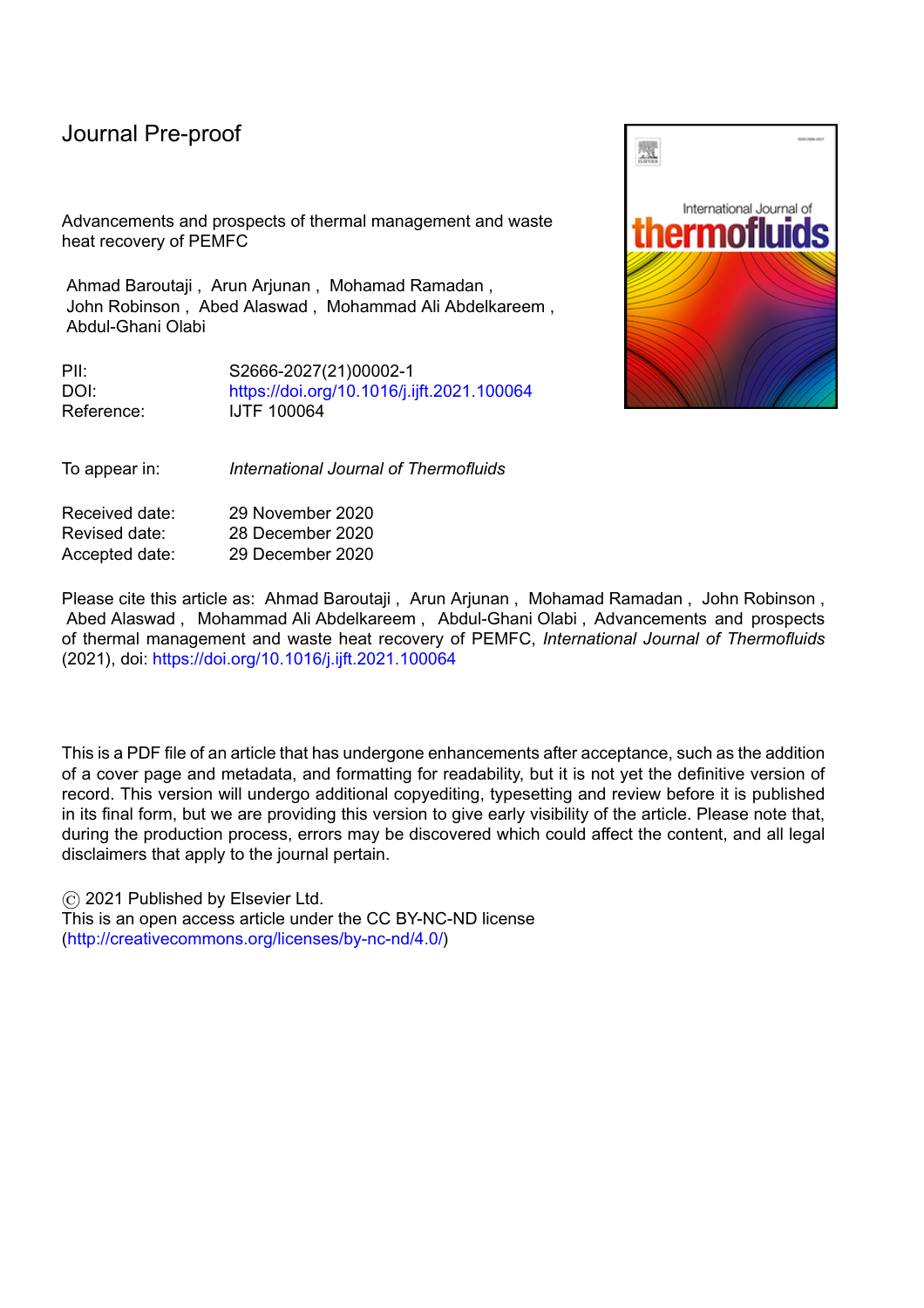

Figure 7: Coolant flow field designs studied by Baek et al. [61]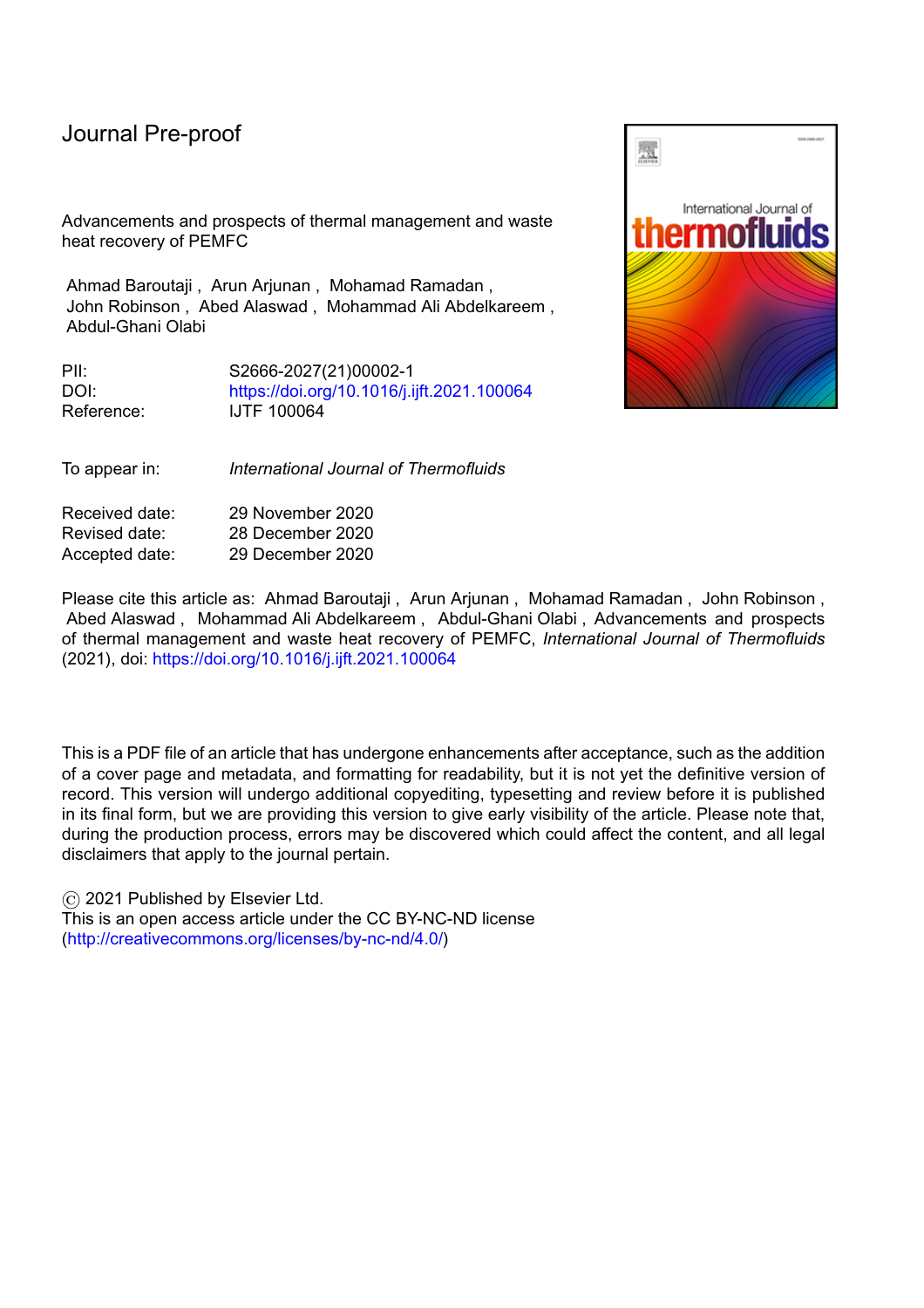

Figure 8: Straight and zigzag flow channels [63]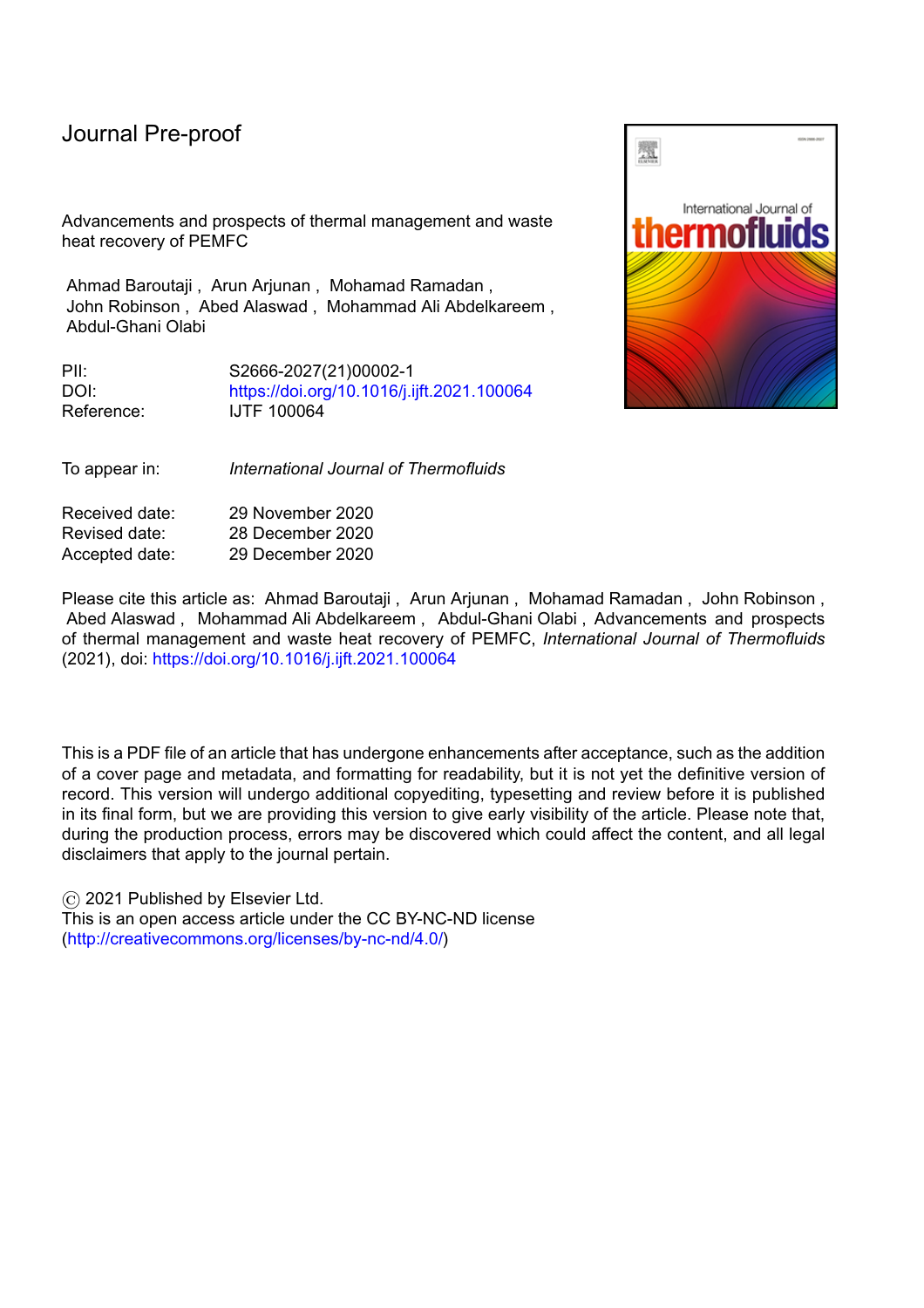

Figure 9: Coolant flow fields investigated by Ghasemi *et al.* [64]*:* (a) serpentine (b) multi-pass serpentine (c) serpentine with different distances between the channels (d) parallel-serpentine (e) spiral (f) parallel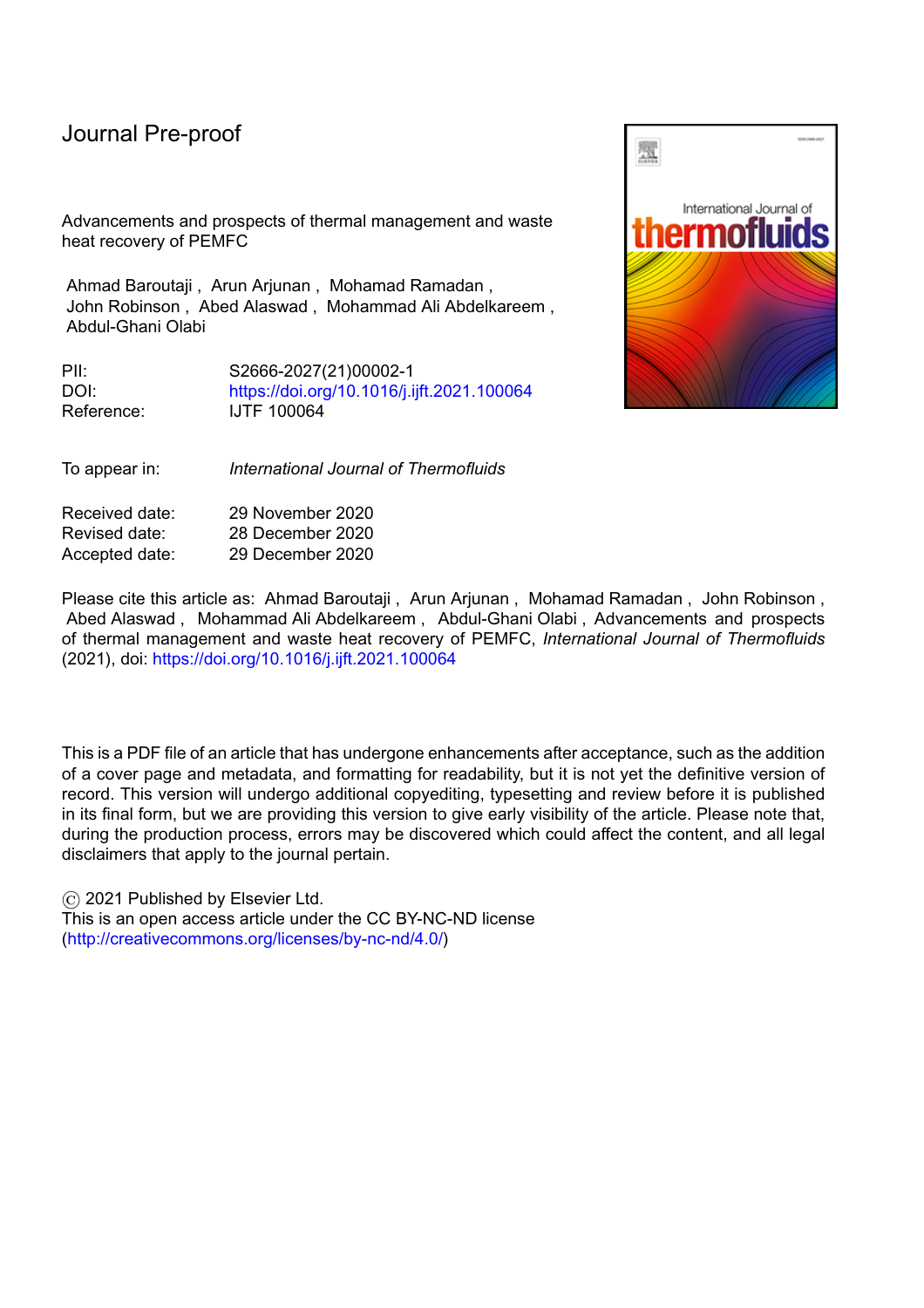

Figure 10: PEMFC waste heat recovery options

C

SIE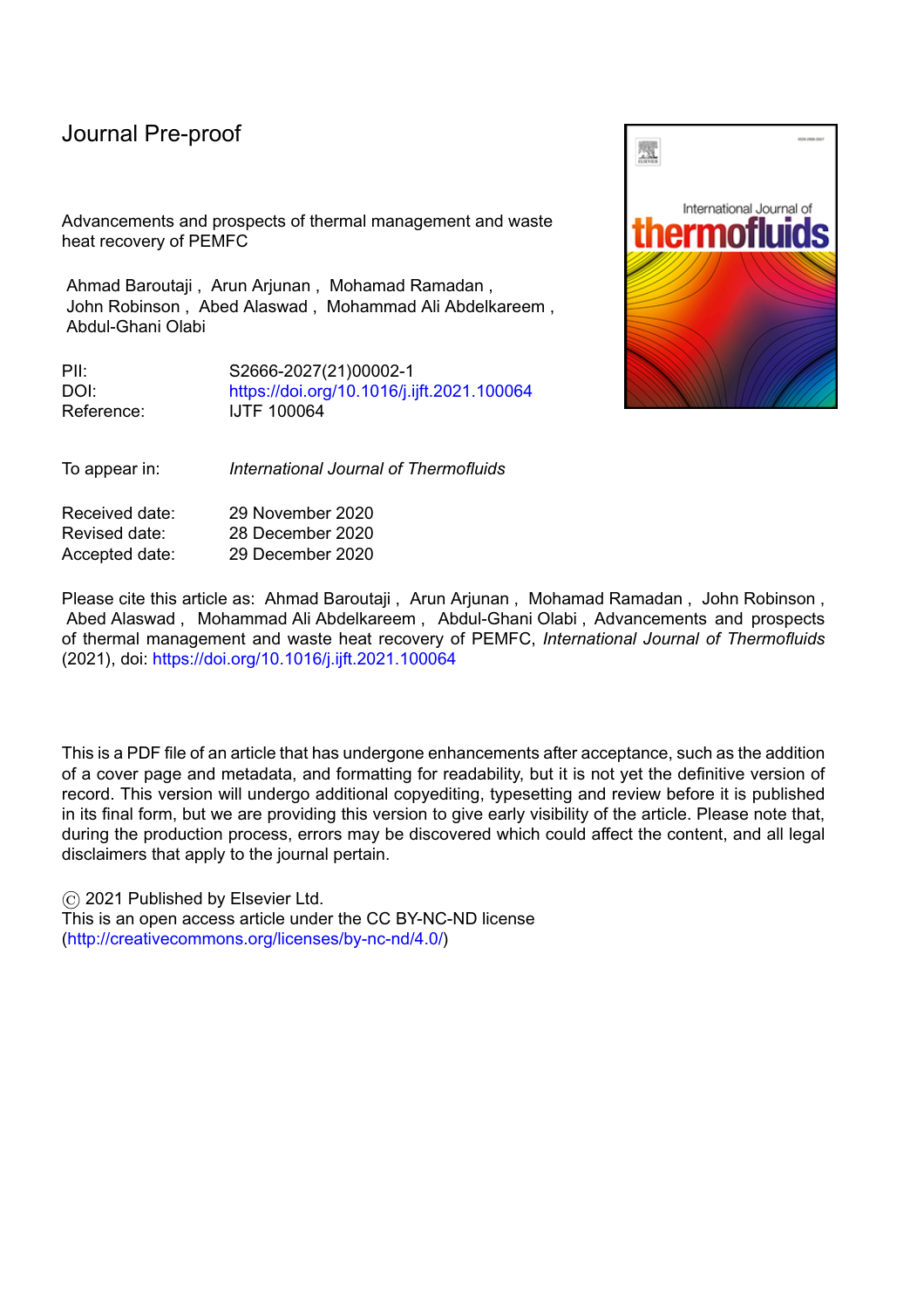l

OUT T



Figure 11: Illustration of PEMFC-based CHP system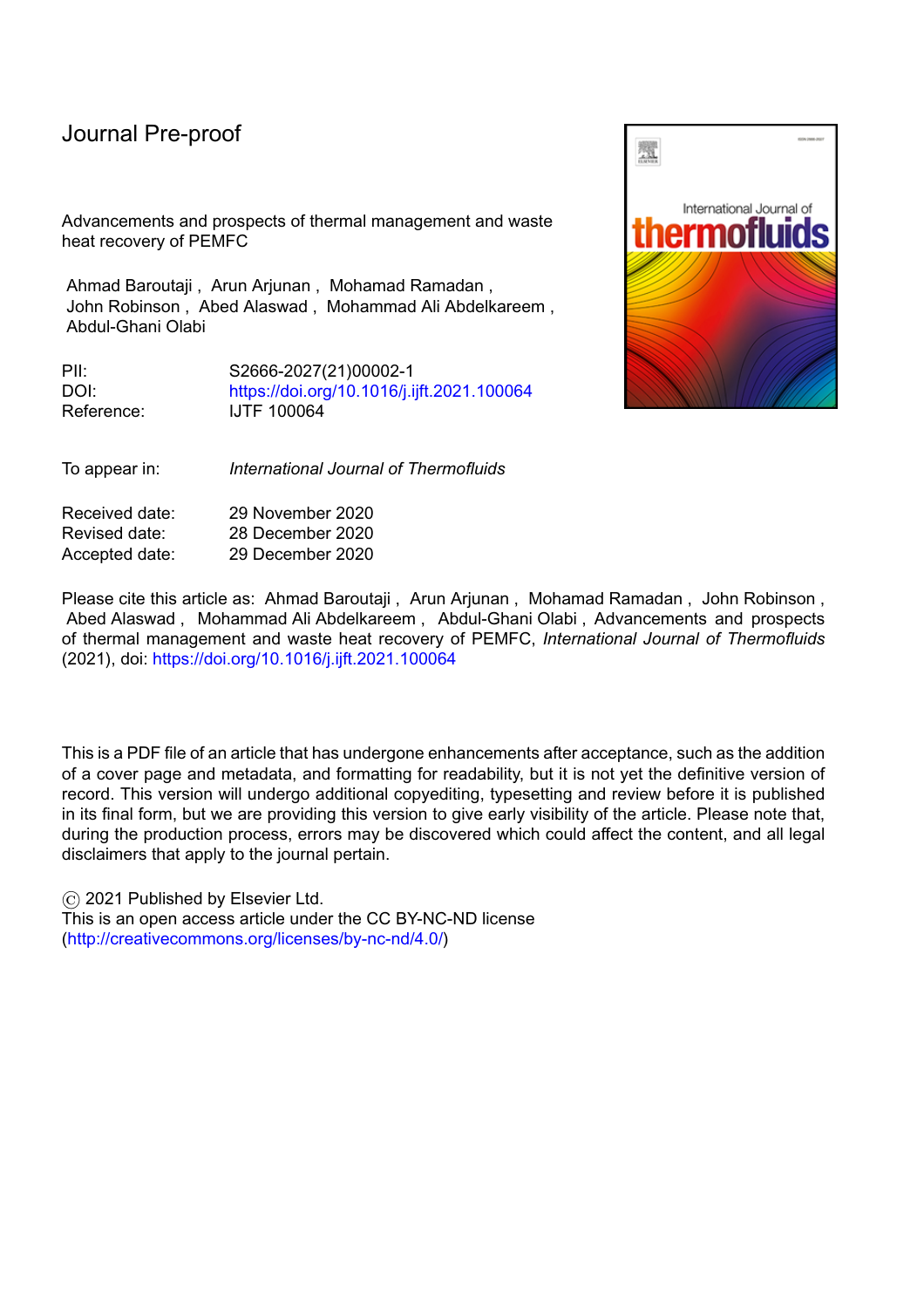SER O

Journ



Figure 12: Illustration of an absorption chiller system using PEMFC waste heat to drive the generator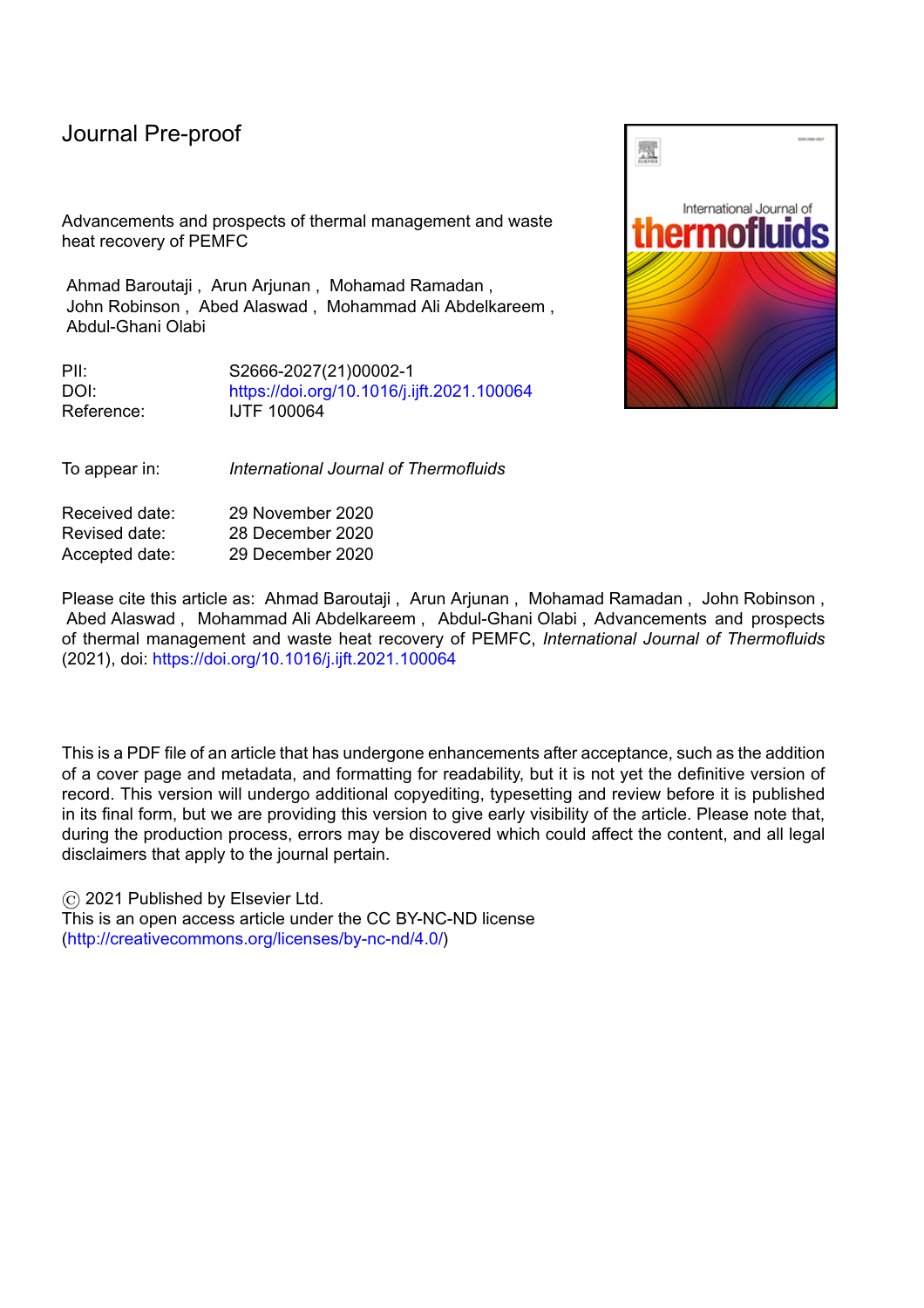

Figure 13: Illustration of ORC system using PEMFC heat in the evaporator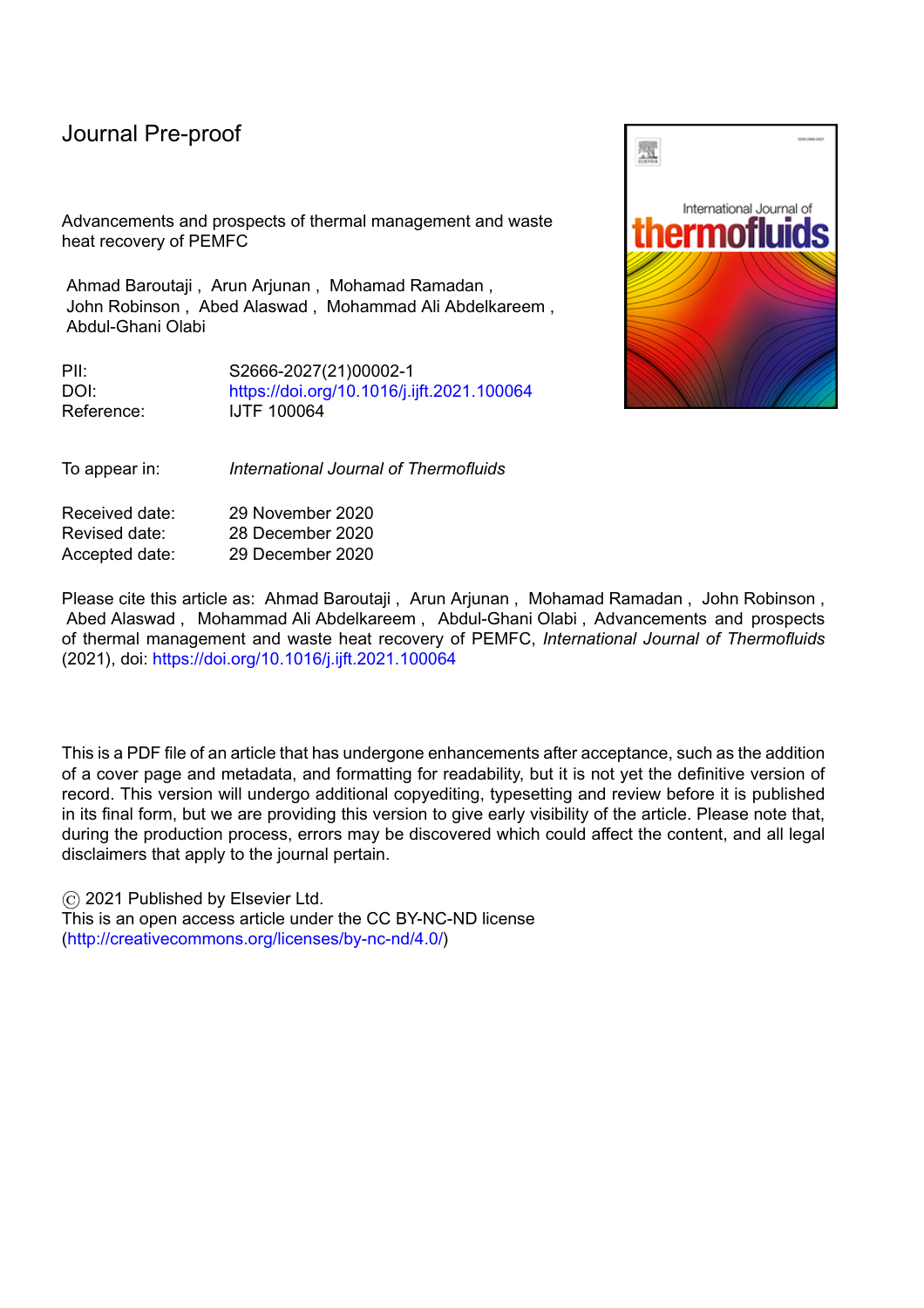Table 1: Advantages and drawbacks of PEMFC cooling methods

| PEMFC cooling<br>method | Summary                                                                                                                                                                 | Advantages                                                                                                                                | <b>Drawbacks</b>                                                                                                                                                                                       |
|-------------------------|-------------------------------------------------------------------------------------------------------------------------------------------------------------------------|-------------------------------------------------------------------------------------------------------------------------------------------|--------------------------------------------------------------------------------------------------------------------------------------------------------------------------------------------------------|
| Heat spreader           | Passive cooling technique<br>achieved using highly<br>thermally conductive material<br>or heat pipes                                                                    | Simple design and<br>operation<br>Doesn't require a coolant<br>$\bullet$<br>circulation system                                            | Only suitable for PEMFC with a low<br>٠<br>power level                                                                                                                                                 |
| Air-cooling             | Uses either extra amounts of<br>air in the cathode or separate<br>air channels to provide the<br>required cooling for the<br>device                                     | Low cost<br>$\bullet$<br>Requires less<br>maintenance<br>Has high reliability<br>$\bullet$                                                | Low cooling performance, thus it is<br>٠<br>only suitable for small devices                                                                                                                            |
| Liquid cooling          | Deionized water or nanofluids<br>are used as coolants. The<br>cooling channels can either be<br>integrated into the bipolar<br>plate or in dedicated cooling<br>plates. | Excellent cooling<br>$\bullet$<br>performance particularly<br>when using nanofluids.<br>Can control and optimize<br>the cooling capacity. | Has low energy efficiency due to high<br>$\bullet$<br>parasitic losses.<br>Requires coolant circulation system and<br>$\bullet$<br>thus it needs greater space to<br>accommodate the extra components. |
| Phase-change cooling    | Uses the latent heat of the<br>coolant to maintain the<br>acceptable operating<br>temperature of the PEMFC. It<br>can be either boiling or<br>evaporative cooling.      | Simple cooling system<br>with high capacity and<br>compact size<br>Doesn't require coolant<br>circulation system                          | More expensive compared to the other<br>$\bullet$<br>passive cooling.<br>The evaporation rate is hard to be<br>$\bullet$<br>controlled                                                                 |
|                         |                                                                                                                                                                         |                                                                                                                                           |                                                                                                                                                                                                        |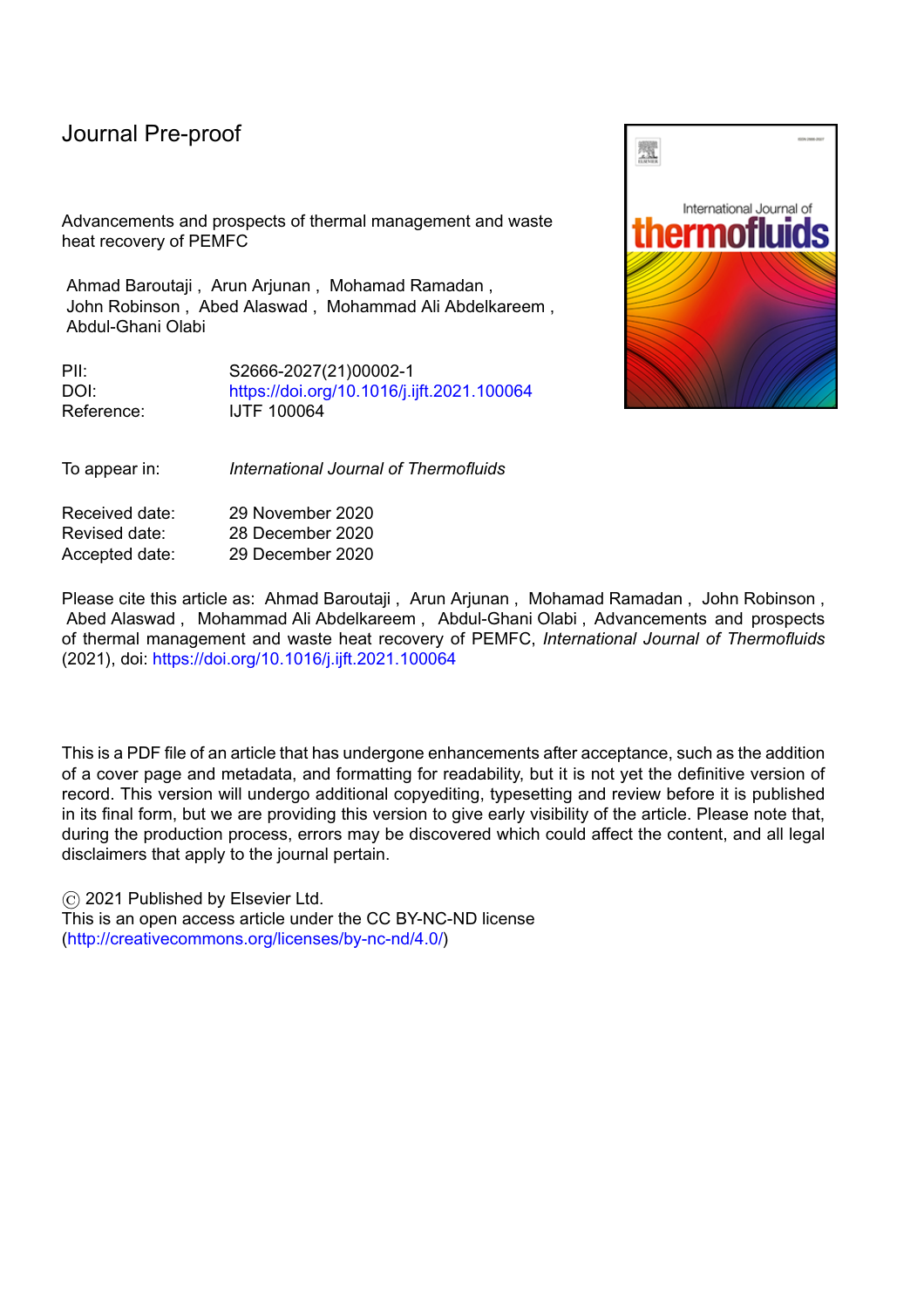|  | Table 2: Advantages and drawbacks of PEMFC-WHR routes |  |  |  |
|--|-------------------------------------------------------|--|--|--|
|--|-------------------------------------------------------|--|--|--|

| PEMFC-WHR route                      | Advantages                                                                                                                                                                                                                                                                                                                                                    | <b>Drawbacks</b>                                                                                                                                                                                                                                                                                                                                                              |  |
|--------------------------------------|---------------------------------------------------------------------------------------------------------------------------------------------------------------------------------------------------------------------------------------------------------------------------------------------------------------------------------------------------------------|-------------------------------------------------------------------------------------------------------------------------------------------------------------------------------------------------------------------------------------------------------------------------------------------------------------------------------------------------------------------------------|--|
| Releasing hydrogen<br>from MH tanks  | Enhancing the hydrogen discharge rate from the MH tanks without<br>$\bullet$<br>the need for an external heat source or increasing the size of the MH<br>tanks<br>Improving the efficiency of the PEMFC system by reducing the<br>$\bullet$<br>parasitic energy consumption required in case of using other sources<br>of heat                                | Additional components are required to facilitate the<br>thermal coupling between the MH tank and the PEMFC<br>which may increase the overall mass of the power system<br>Metal fins should be mounted on the external surface of<br>MH tanks when it is coupled with air-cooled PEMFC to<br>enhance the heat transfer coefficient. Those fins increase<br>the MH tank volume. |  |
| Preheating the<br>reactants          | Highly beneficial for PEMFC systems operating in cold weather<br>$\bullet$<br>Can reduce the start-up time of the PEMFC system in cold weather<br>$\bullet$<br>Decreasing the energy demand of the system by eliminating the need<br>٠<br>for an external heater.                                                                                             | More complicated design of the PEMFC system.<br>$\bullet$                                                                                                                                                                                                                                                                                                                     |  |
| Provide heating in<br><b>CHP</b>     | Reducing the overall GHG emissions.<br>$\bullet$<br>Reducing electricity costs<br>$\bullet$<br>PEMFC-based CHP has a shorter start-up time compared to SOFC-<br>$\bullet$<br>based CHP.                                                                                                                                                                       | High initial and investment cost.<br>$\bullet$                                                                                                                                                                                                                                                                                                                                |  |
| Drive chillers in CCP<br>system      | CCP allows for reducing demand on electricity supply required for<br>$\bullet$<br>cooling<br>Absorption and adsorption chillers have low environmental impact as<br>$\bullet$<br>they use environmentally friendly refrigerants<br>Suitable for WHR from both HT-PEMFC and LT-PEMFC using<br>$\bullet$<br>absorption and adsorption chillers, respectively.   | Relatively-high capital cost<br>The PEMFC waste heat is only suitable to drive<br>absorption and adsorption chillers which have lower<br>cooling performance and a lower coefficient of<br>performance (COP) in comparison with the conventional<br>vapour compression refrigeration systems                                                                                  |  |
| Power generation using<br><b>ORC</b> | Generating additional power and improving the efficiency of the<br>$\bullet$<br>PEMFC system<br>ORC is suitable for low-grade waste heat because it uses working<br>fluids with low evaporation temperature.<br>ORC has less erosion risk than that of the steam cycle as the working<br>$\bullet$<br>fluid within the ORC remains dry throughout the process | ORC has higher cost and produces less power than a<br>steam cycle operating with similar conditions.<br>Working fluids of ORC are combustible and this might<br>$\bullet$<br>cause a serious environmental hazard in case of leaking.                                                                                                                                         |  |
|                                      |                                                                                                                                                                                                                                                                                                                                                               |                                                                                                                                                                                                                                                                                                                                                                               |  |